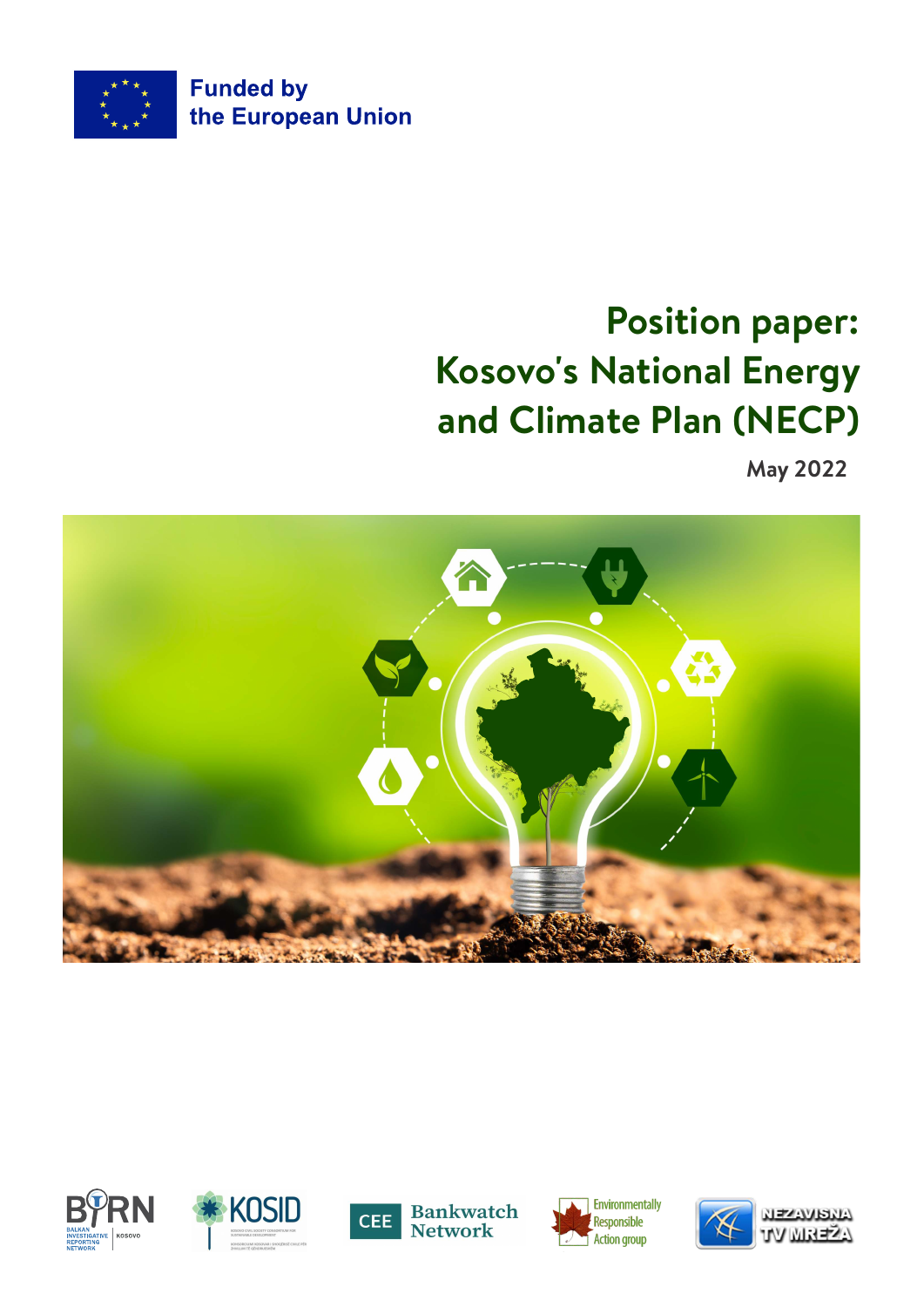### **Executive summary**

With the signing of the Sofia Declaration on the Green Agenda in November 2020. Western Balkan leaders committed to decarbonisation by 2050, meaning a halt to the use of all fossil fuels — oil, gas and coal. One of the milestones to achieving this target is the adoption of targets on energy efficiency, renewable energy and reducing greenhouse gas emissions by 2030. $^2$ 

Drawing up a National Energy and Climate Plan (NECP) is an essential part of this process as it will define Kosovo's actions between now and 2030. NECPs need to coverthe five pillars of the EU's Energy Union policy: $^3$ 

- Energysecurity, solidarityand trust
- A fullyintegrated internal energymarket
- Energy efficiency contributing to moderation of demand
- Decarbonisation of the economy
- Research, innovation and competitiveness

Each of these represents a challenge for Kosovo, whose energy sectoris at a crossroads and requires increasingly urgent decisions on how to move ahead.

This position paper aims to provide recommendations for Kosovo's NECP, which is currently being developed, from an environmental sustainability and public inclusion standpoint. It focuses primarily on the energy security, energy efficiency and decarbonisation pillars of the NECP, seeking to help Kosovo learn from others' experiences in planning for proven environmentally and socially acceptable solutions.

Our 32 recommendations focus primarily on moving Kosovo towards an energy efficient, 100 per cent renewable economy based on close market integration, flexible electricity generation and electrification of the transport and heating sectors.

One of the challenges will be to avoid getting distracted by policies that may later turn out to be counterproductive, such as fossil gas, fossil-based hydrogen, forest biomass, waste incineration or biofuels. Kosovo's energyfuture lies in the EU energy market, but it must find its own wayto make the energytransition work forthe good of the country.

Forthis, the inclusion of the public in debating energy policy is essential, to harvest ideas and address concerns. The energy sector has for decades affected people's health and well-being, as well as their wallets. But more than ever, opportunities and needs now exist for the public to participate actively, whether in generating electricity as prosumers, insulating their houses or fitting heat pumps. Kosovo has already begun to nurture the potential for prosumers and needs to develop all of these methods of public participation much further.

Regional Cooperation Council, "Sofia Declaration on the Green Agenda forthe Western Balkans, November10, 2020 <sup>1</sup> 2

In order to reach their previous targets for 2020, each country needed to produce separate National Renewable Energy Action Plans and Energy Efficiency Action Plans. They may still do so if they wish, but this is no longer

<sup>&</sup>lt;sup>3</sup>Policy Guidelines by the Energy Community Secretariat on the Development of National Energy and Climate Plans Under Recommendation 2018/01/MC-EnC - PG 03/2018, June 2018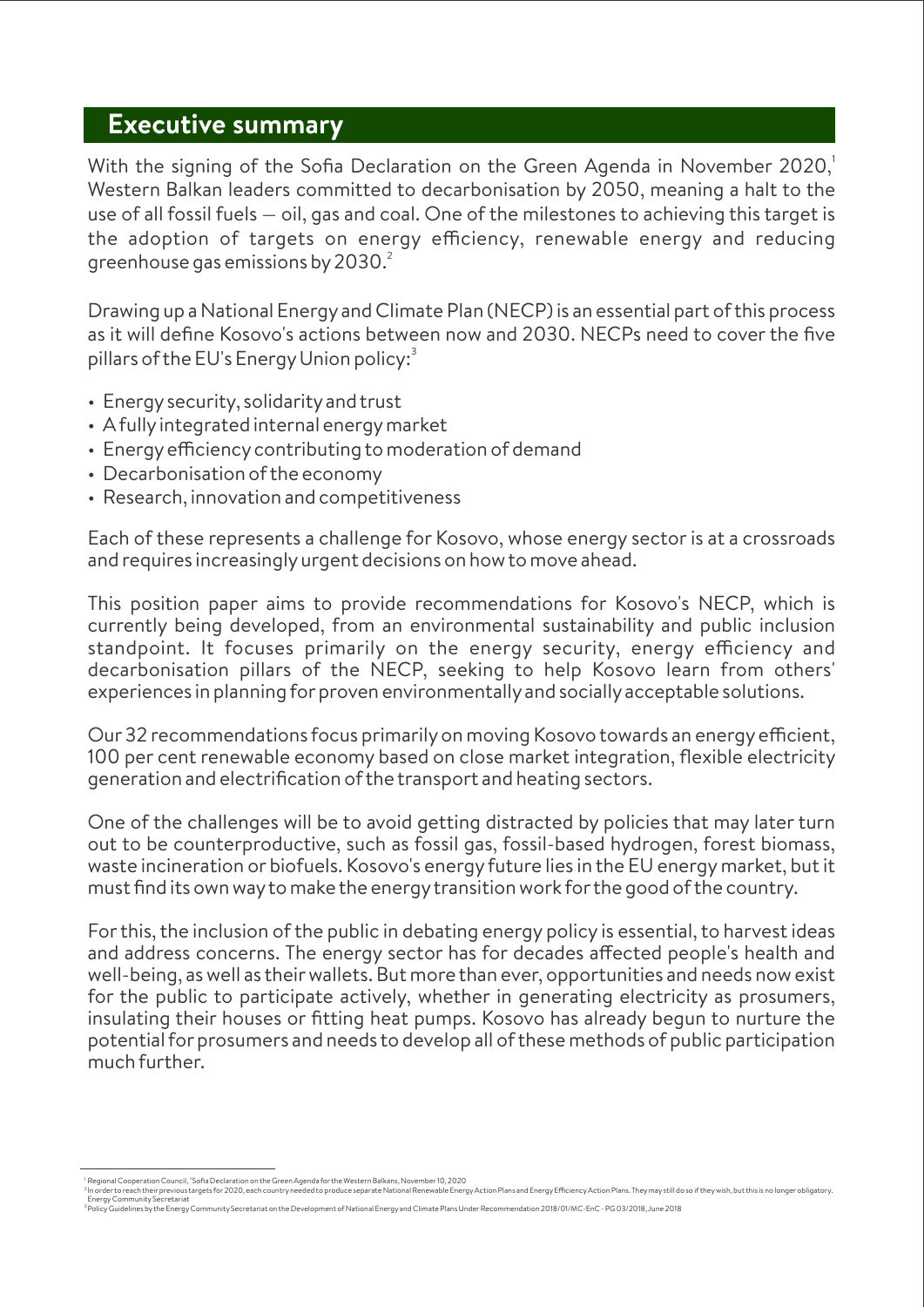### **Introduction**

With the signing of the Sofia Declaration on the Green Agenda in November 2020,<sup>4</sup> Western Balkan leaders committed to decarbonisation by 2050, meaning a halt to the use of all fossil fuels — oil, gas and coal. One of the milestones to achieving this target is the adoption of targets on energy efficiency, renewable energy and reducing greenhouse gas emissions by 2030. $^{\circ}$ 

In orderto plan forthese in an integrated way, the concept of National Energy and Climate Plans (NECPs) was introduced by the European Union's governance Regulation $^\circ$  as part of the Clean Energy for all Europeans package<sup>7</sup> adopted throughout 2018 and 2019.

In November 2018, the Energy Community's Ministerial Council adopted a Recommendation $^\circ$ that the contracting parties, including Kosovo, should also complete NECPs as soon as possible. However, there has been a serious delay in setting targets for 2030 in the Energy Community,<sup>5</sup> which also delayed the formal adoption of the governance Regulation by the Energy Community.

The targets have still not been set, but a first draft of the targets proposed by the consultants engaged by the European Commission was published in early April 2022<sup>10</sup> (see Decarbonisation section) and will form the basis of consultation with the countries in the coming months.

In November 2021, the Energy Community's Ministerial Council also adopted an adapted version of the governance Regulation, setting a binding deadline of June 2024 forthe delivery of the final NECPs." Drafts have to be delivered by June 2023. $^{\scriptscriptstyle 12}$  On one hand, time is needed for transposition and incorporation of the forthcoming targets into the NECPs. But in reality, this is shockingly late, as both governments and investors urgentlyneed to be clear about the direction the energysectorwill take in the coming years and manyof the countries, including Kosovo, have terribly outdated energy strategies and other policy documents.

North Macedonia and Albania have submitted their draft NECPs to the Energy Community Secretariat,<sup>13</sup> but in the other Energy Community countries — including Kosovo — as of mid-April 2022, the documents are not yet available to the public. Kosovo has a working group for NECP development and drafting has started, but no public consultations have yet been held. A new Energy Strategy, to replace the last one from  $2017$ ,<sup>15</sup> is also being developed, so it is presumed that these are being coordinated with one another.

NECPs need to follow a set format<sup>16</sup> and must each cover the five pillars of the EU's Energy Union policy:

- Energysecurity, solidarityand trust
- A fullyintegrated internal energymarket
- Energy efficiency contributing to moderation of demand
- Decarbonisation of the economy
- Research, innovation and competitiveness

<sup>&</sup>lt;sup>4</sup>Regional Cooperation Council, Sofia Declaration on the Green Agenda for the Western Balkans, November 10, 2020<br><sup>5</sup> In order to reach their previous targets for 2020, each country needed to produce separate National Rene

In order to reach their previous targets for 2020, each country needed to produce separate National Renewable Energy Action Plans and Energy Efficiency Action Plans. They may still do so if they wish, but this is no longer

<sup>&</sup>lt;sup>8</sup> Energy Community Ministerial Council<u>, Recommendation 2018/01/EnC-MC, November 2018</u> <sup>7</sup> European Commission, <u>Clean Energy for All Europeans package, accessed April 4, 2022</u>

This came about because the first study on potential targets that was commissioned by the Energy Community Secretariat was not deemed sufficiently robust by the European Commission, which then commissioned a second study. EnergyCommunityMinisterial Council, Decision 2021/14/MC-EnC, November2021 E3 Modelling, EnergyCommunity- Project Update, April 7, 2022 9 10 11 12 13

Energy Community Secretariat, <u>Transposition and Implementation of the Governance Regulation, Energy and Climate Technical Working Group, April 7, 2022</u>

Albania also adopted its NECP, at the same time pledging to update it soon to take the Energy Community Secretariat's comments into account. Energy Community Secretariat, <u>Albania: The First Contracting Party to Adopt Nati</u>

Energy Community Secretariat, <u>WB6 Energy Transition Tracker, June 2021</u><br>Government of the Republic of Kosovo, <u>Energy Strategy of the Republic of Kosovo 2017-2026, March 2017</u> 14 15 16

EnergyCommunitySecretariat, PolicyGuidelines bythe EnergyCommunitySecretariat on the Development of National Energyand Climate Plans UnderRecommendation 2018/01/MC-EnC PG 03/2018, June 2018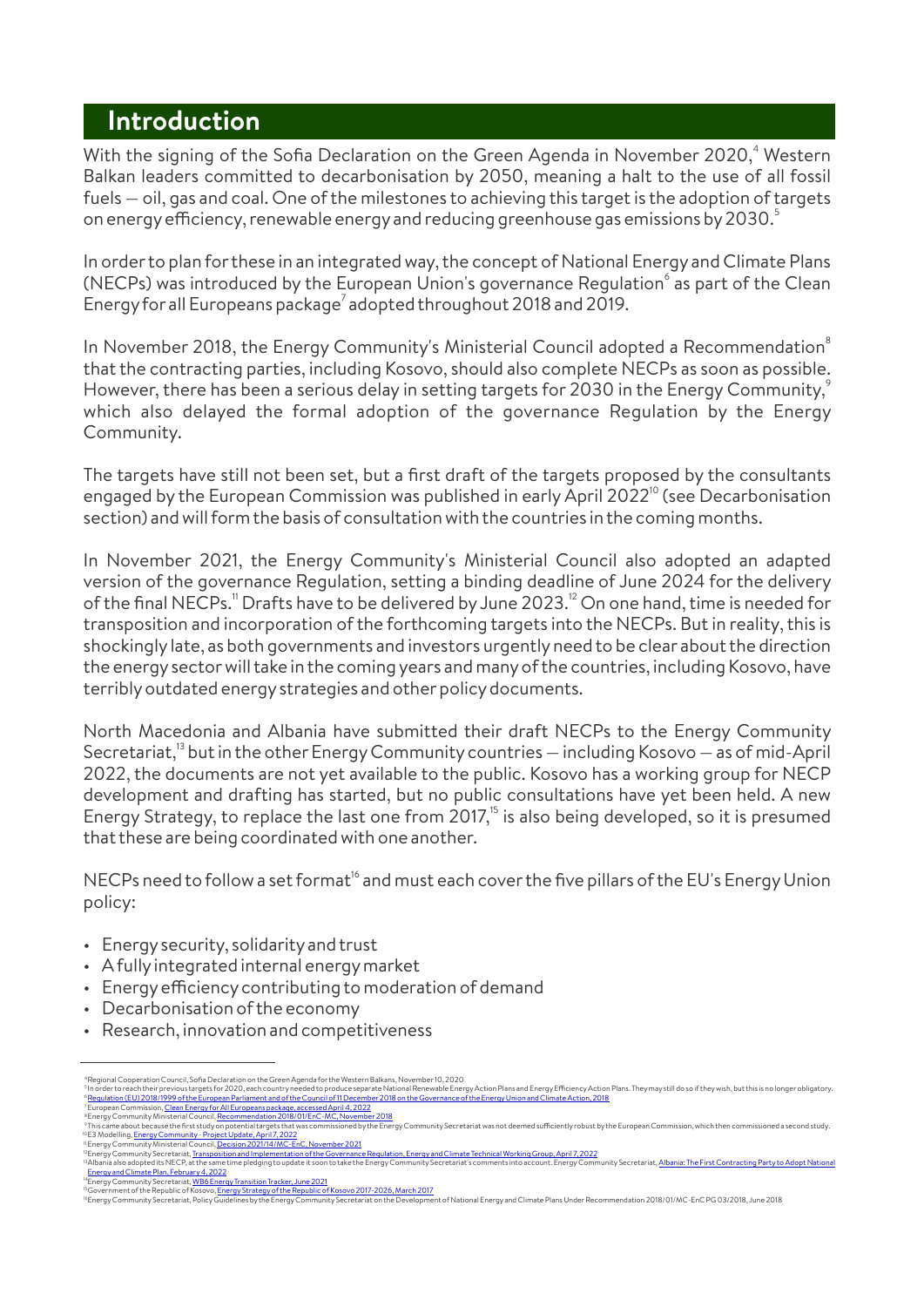Each of these represents a challenge for Kosovo, whose energy sector is at a crossroads and requires increasinglyurgent decisions on how to move ahead.

Kosovo has the most coal-dependent power supply in the Western Balkans, with 95 per cent of electricity generated from coal in 2020.<sup> $\frac{1}{2}$ </sup> Unfortunately, instead of investing in energy savings and moving decisivelytowards renewables, Kosovo wasted more than a decade trying to build a new 500 megawatt (MW)<sup>18</sup> coal power plant, Kosova e Re, which turned out to be a dead end and was cancelled in March 2020.

Previous governments also mostly tried to meet the country's 2020 renewable energy targets by building new hydropower plants.<sup>19</sup> Up to 280 megawatts of new 'small' hydropower plants  $(i.e.$  those less than 10 MW) were planned.<sup>20</sup> In reality, by the end of 2021, around 83 MW of new small hydropower plants had been built, and some old plants had also been renovated.<sup>21</sup> Even 83 MW of new plants caused immense controversy, so it is unclear how anyone thought 280 MW would be feasible.

This experience shows the importance of carrying out energy planning based on realistic and updated data, integrating environmental issues into the process from the beginning, and including the public to build support, make better quality decisions and avoid unpleasant surprises later.

This position paper aims to provide recommendations for Kosovo's NECP, which is currently being developed, from an environmental sustainability and public inclusion standpoint. It is positive that civil society representatives have been included in the working group to develop the plan. However, Kosovo's Law on Strategic Environmental Assessment (SEA) does not yet ensure that SEAs are carried out in parallel with the preparation of the plan or programme that is subject to an SEA, before its submission to the legislative procedure.<sup>22</sup>This must be done with the NECP if it is to ensure that public participation will be early and effective. This would help Kosovo plan for proven environmentally and socially acceptable solutions and avoid the distraction of policies that maylaterturn out to be counterproductive.

Ministry of Economic Development, Kosovo, <u>Administrative Instruction (Med) No.05/2017 on Renewable Energy Source Targets, 2017</u> 20 21 22

International Energy Agency statistics<u>, Kosovo, Electricity, 2020, accessed April 4, 2020</u>

To meet its binding 25 per cent target, Kosovo initially planned 97 MW of new small hydropower (under 10 MW) and 305 MW of new large hydropower. But it also set a voluntary target of 29.47% involving around 240 MW in new s A capacityof 450 MW was often cited; however, this was the net ratherthan gross capacity. 17 18 19

Energy Regulatory Authority, <u>Annual Report 2021, March 2022</u><br>Energy Community Secretariat<u>, Implementation Report 2021, November 2021</u>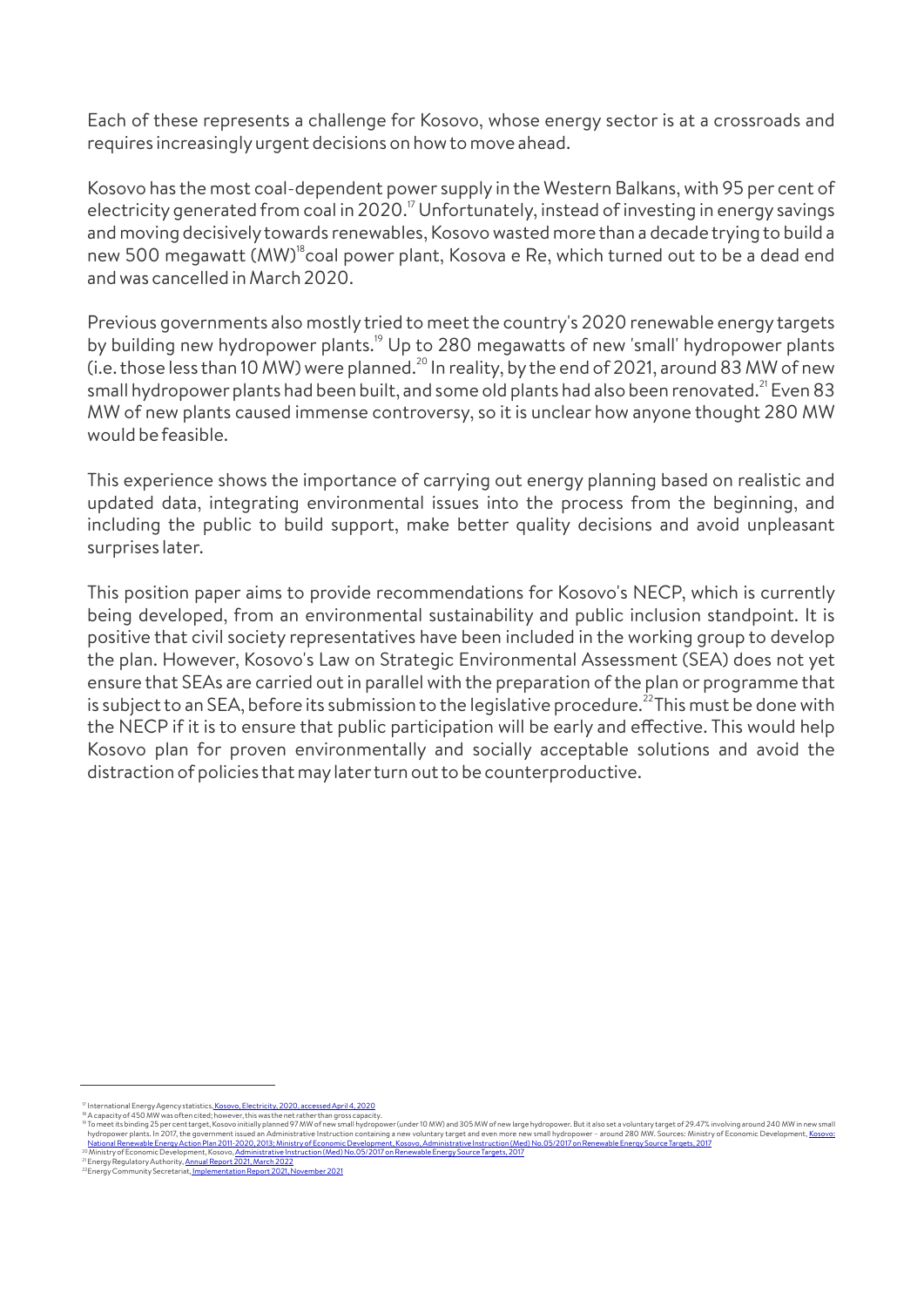# **Energy security, solidarity and trust**

### **Kosovo needs to avoid gas dependence and decrease its oil import dependence**

The EU has for years been trying to diversify its sources of energy, particularlyoil and gas, for which it is highly import-dependent.<sup>23</sup> This is where Kosovo has an advantage: Although all its oil products are imported, it is not dependent on imported gas because it is not widely used and there is no transmission or distribution network. Kosovo's net energy import dependence was 29.5 per cent in 2020, compared to the EU-27 average for the same year of 57.5 per cent.  $^{24}$ 

In recent years, various proposals have been made for Kosovo to build fossil gas import infrastructure and use gas to replace coal for electricity generation and heating. The main pipelines proposed are ALKOGAP,<sup>25</sup> which would bring Azeri fossil gas from the Trans Adriatic Pipeline (TAP) in Albania, and the North Macedonia-Kosovo interconnector, which in theory would also bring gas from TAP, but only once the Greece-North Macedonia interconnector $^{26}$  is built.

This gas infrastructure would have to be built from scratch, which would be costly and take years. This would divert resources from investing in energy efficiency and sustainable renewables. The time it has taken for solar and wind development to start developing in Kosovo shows that, if gas investments are realised, it is not realistic to expect that Kosovo will make another transition from gas towards renewables by 2050.

At the moment, due to the gas price crisis and Russia's invasion of Ukraine, the EU is struggling to wean itself off gas, especially Russian gas, at an accelerated pace. The rapid gas price rises in the past few months have exposed the hazards of gas dependence, $27$ irrespective of the source.

In addition, the planned pipelines to Kosovo would use Azeri gas from the Shah Deniz field, but Russian company Lukoil owns a 20 per cent share in the project,<sup>28</sup> meaning it would still result in support for Russia via Lukoil's taxes. Even if this changes, it makes no sense to increase dependence on imported energy, especially from autocratic and repressive regimes such as that in Azerbaijan. $^{29}$ 

In light of this, as well as the global climate emergency, Kosovo's low use of gas should no longerbe seen as a 'lack' but as a plus.

Even if Kosovo builds gas infrastructure, it is farfrom certain whether consumers will be willing or able to absorb high costs and volatile prices for gas, and connection rates may not be as high as expected, leaving the pipelines as wasted investments — so-called 'stranded assets'. Even if the gas is used, it is likely that the government would have to subsidise it during periods of high prices, putting additional strain on the state budget.

nication from the Commission to the European Parliament, the Council, the European Economic and Social Committee, the Committee of the Regions and the European Investment Bank: A Framework Strategy for a

- Resilient Energy Union with a Forward-Looking, 2015.<br><sup>24</sup> Eurostat, Energy Dependence %, Table T2020\_RD320, last updated February 8, 2021 Eurostat, <u>Energy Dependence %, Table T2020\_RD320, last updated February 8, 2021</u><br>Energy Community, <u>Albania-Kosovo Gas Pipeline (ALKOGAP), accessed April 4, 2022</u>
- EnergyCommunity, North Macedonia-Kosovo Interconnector, accessed April 4, 2022 24 25 26 27 28 29

Lukoil<u>, Lukoil Completes the Deal on Acquiring Interest in Shah-Deniz Project, February 18, 2022</u><br>See for example Freedom House, <u>Azerbaijan, and Human Rights Watch, Azerbaijan, both accessed April 4, 2022.</u> European Commission, <u>REPowerEU: Joint European Action for More Affordable, Secure and Sustainable Energy, March 8, 2022</u>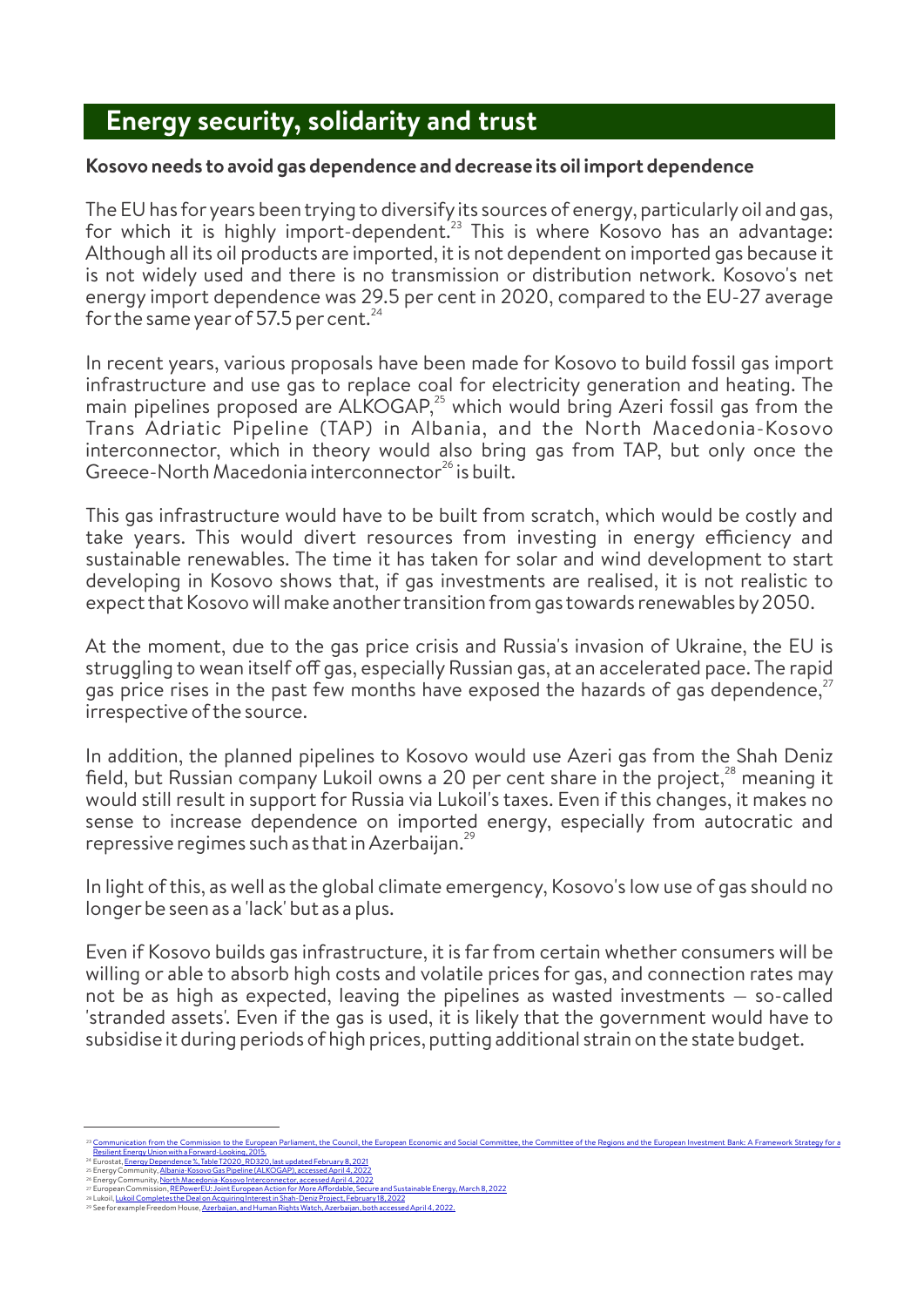**Recommendation:** Kosovo's decision not to move ahead with the pipeline from North Macedonia in 2021, at least for now, $30$  was the right one, and should be cemented in its NECP. Kosovo should completely avoid becoming dependent on gas and instead leapfrog to electrification based on domestic renewable energysources.

As for oil, as Kosovo builds its power sector based on sustainable forms of renewable energy, it should also move towards electrification of transport and improvement of public transport, in order to decrease dependence on imported oil and to promote cleaner air.

As part of its 2020 targets, the EU promoted the use of biofuels in transport, however this policy has turned out to be counterproductive.<sup>31</sup> Increased demand for food-based biofuels requires more agricultural land. Since most agricultural land is already being used globally, new areas have to be found, which leads to deforestation, releasing tonnes of greenhouse gases. In some cases, these emissions are so high that some biofuels lead to higher greenhouse gas emissions than the fossil fuel they replace, when taking into account the whole life cycle of the crop. This is the case for biodiesel made from vegetable oils such as rapeseed, palm oil, soy and sunflower. $^{\rm 32}$ 

The EU's 2018 renewable energy Directive<sup>33</sup> therefore limits crop-based biofuels to the levels used by each EU member state in 2020 — a de facto freeze. The EU will also phase out high-deforestation-risk biofuels by 2030.<sup>34</sup> The EU's renewable energy Directive is currentlyagain underrevision, therefore the situation is also likelyto furtherchange.

**Recommendation:** To move away from oil dependence, Kosovo is advised to pursue electrification of transport as well as improvement of its public transport (see Decarbonisation section), which would help decrease demand from individual vehicles. Kosovo is not advised to pursue biofuels as an alternative to oil products for transport.

The situation is similar with hydrogen, which is also currently being heavily promoted by the European Commission.<sup>35</sup> The idea is that hydrogen produced using renewable energy can be used as a fuel, thereby helping to replace oil products. It is certainly likely that hydrogen will play a role in the future for sectors that cannot easily run on electricity— forexample for aeroplanes, large trucks and some heavyindustry.

However, at the moment, 96 per cent of hydrogen is made using fossil gas,<sup>36</sup> and the manufacturing process is energy intensive, so it is crucial for any hydrogen used to be made from renewable sources. In addition, there is likely to be heavy competition for renewable electricity in the coming years, as it will increasingly be used for heat and transport. Therefore, it is highly unlikely that very much renewable hydrogen will be available at an affordable price.

Igor Todorović, <u>Kosovo Shelves US-backed Gas Pipeline Project, Balkan Green Energy News, October 5, 2021</u>

Transport & Environment, <mark>Biofuels, accessed April 4, 2022</mark> Transport & Environment, <u>Biofuels, accessed April 4, 2022</u><br>Directive (EU) 2018/2001 of the European Parliament and of the Council of 11 December 2018 on the Promotion of the Use of Energy From Renewable Sources, 2018 <sup>38</sup> Igar Todorović<u>, Kosovo Shelves US-backed Gas Pipeline Pre</u><br><sup>32</sup> Transport & Environment, <u>Biofuels, accessed April 4, 2022</u><br><sup>32</sup> Transport & Environment, <u>Biofuels, accessed April 4, 2022</u><br><sup>33</sup> Transport & Environme

See European Commission, <u>Hydrogen, accessed April 4, 2022, for some of the EU's initiatives regarding hydrogen.</u><br>See European Commission, <u>Hydrogen, accessed April 4, 2022, for some of the EU's initiatives regarding hydro</u>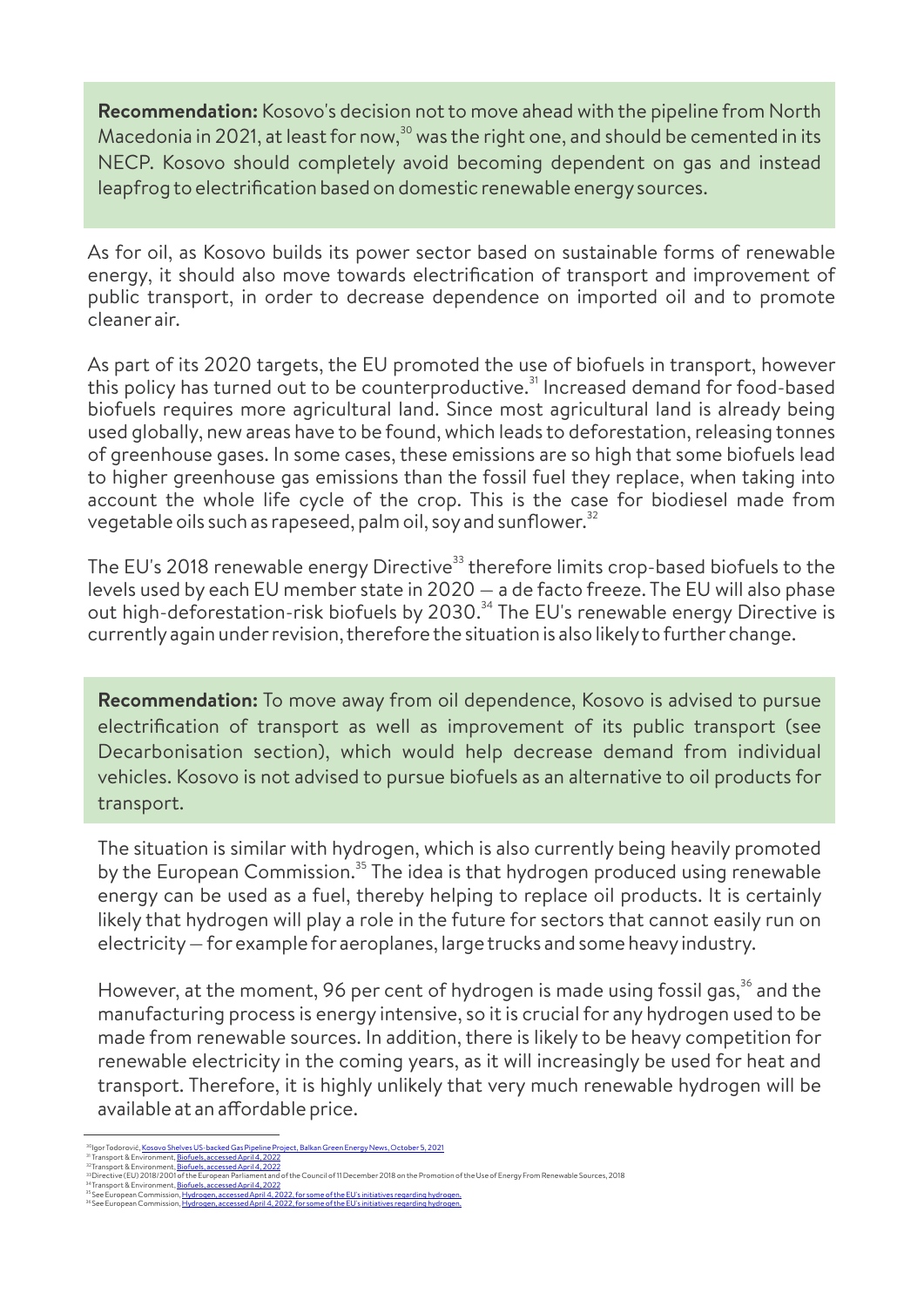**Recommendation:** Kosovo is recommended to first concentrate on developing sustainable renewable electricity and electrification of heat and transport, and onlyto later consider the potential role of hydrogen for hard-to-decarbonise sectors, once the role of hydrogen has become clearer in the EU and once the costs of renewable hydrogen have decreased.

### **Coal will not be a route to energy security**

Kosovo's domestic coal reserves currently contribute to the country's relatively low import dependency; however, the use of coal incurs numerous and very high costs for people's health, the environment and the climate.<sup> $37$ </sup> It is also becoming increasingly uneconomic even in financial terms, and this is why coal-fired electricity generation has strongly decreased in the EU in recent years.<sup>38</sup> EU pollution control legislation — aimed amongst other things at preventing deaths – means that coal plant operators now have to pay for some of coal's environmental impacts, by installing pollution control equipment and by paying for greenhouse gas emissions. $^{39}$  Wind and solar do not incur such costs and can therefore produce at a more competitive price than new coal plants.

The demise of coal has temporarily slowed due to the gas price crisis in the winter of 2021- 22, but this does not mean that coal has a long-term perspective. The fact that coal is now cheaperthan gas does not change the fact that it is much more expensive than wind and solar in the EU, but European countries simply have not yet done enough to install renewable energy and to save energy. $^{40}$ 

As Kosovo progresses towards EU accession, it will have to apply carbon pricing. This means that electricity generators and certain industrial plants will have to pay for every tonne of carbon dioxide they emit. In November 2021, the Energy Community's Ministerial Council adopted a Decarbonisation Roadmap,<sup>41</sup> setting out indicative timelines for introducing carbon pricing. If all goes to plan, this would lead to carbon pricing being introduced by around 2025. This will make coal-based electricity generation uncompetitive, even from existing plants.

In recent months, Kosovo has started to export lignite to North Macedonia due to coal supply problems at the Bitola coal plant.<sup>42</sup> But it should not count on this as a long-term source of income as North Macedonia has pledged to phase out coal by 2027. $^\mathrm{43}$ 

In earlyApril 2022, statements bythe Ministerof Economy confirmed that Kosovo will not build new coal plants but suggested that one or more units of Kosova A will need to be upgraded.<sup>44</sup> The exact scope of this 'upgrade' is unclear, but if it leads to the plant operating formore than anothertwo to three years, it should not be undertaken.

watch Network, <mark>Comply</mark> or

<sup>&</sup>lt;sup>38</sup> Charles Moore, <u>European Electricity Review 2022, Ember, February 1, 2022</u><br><sup>39</sup> Due to Directive 2010/75/EU of the European Parliament and the Council o Due to Directive 2010/75/EU of the European Parliament and the Council on Industrial Emissions and Directive 2003/87/EC of the European Parliament and of the Council of 13October2003 Establishing a System forGreenhouse

**Gas Emission Allowance Trading Within the Union.**<br>Charles Moore, European Electricity Review 2023 Charles Moore, <u>European Electricity Review 2022, Ember, February 1, 2022</u><br>Energy Community Ministerial Council<u>, General Policy Guidelines 01/2021/MC-EnC Decarbonisation Roadmap for the Contracting Parties of the Energy C</u>

Valentina Dimitrievska,Crisis Highlights Weaknesses of North Macedonia's EnergySystem, BNE Intellinews, February1, 2022

Europe Beyond Coal, <u>Spain and North Macedonia Commit to Exit Coal by 2030, June 30, 2021</u><br>Igor Todorović, <u>'Rizvanolli: No New Coal Plants in Kosovos Draft Energy Strategy, Balkan Green Energy News, April 4, 2022</u> 40 41 42 43 44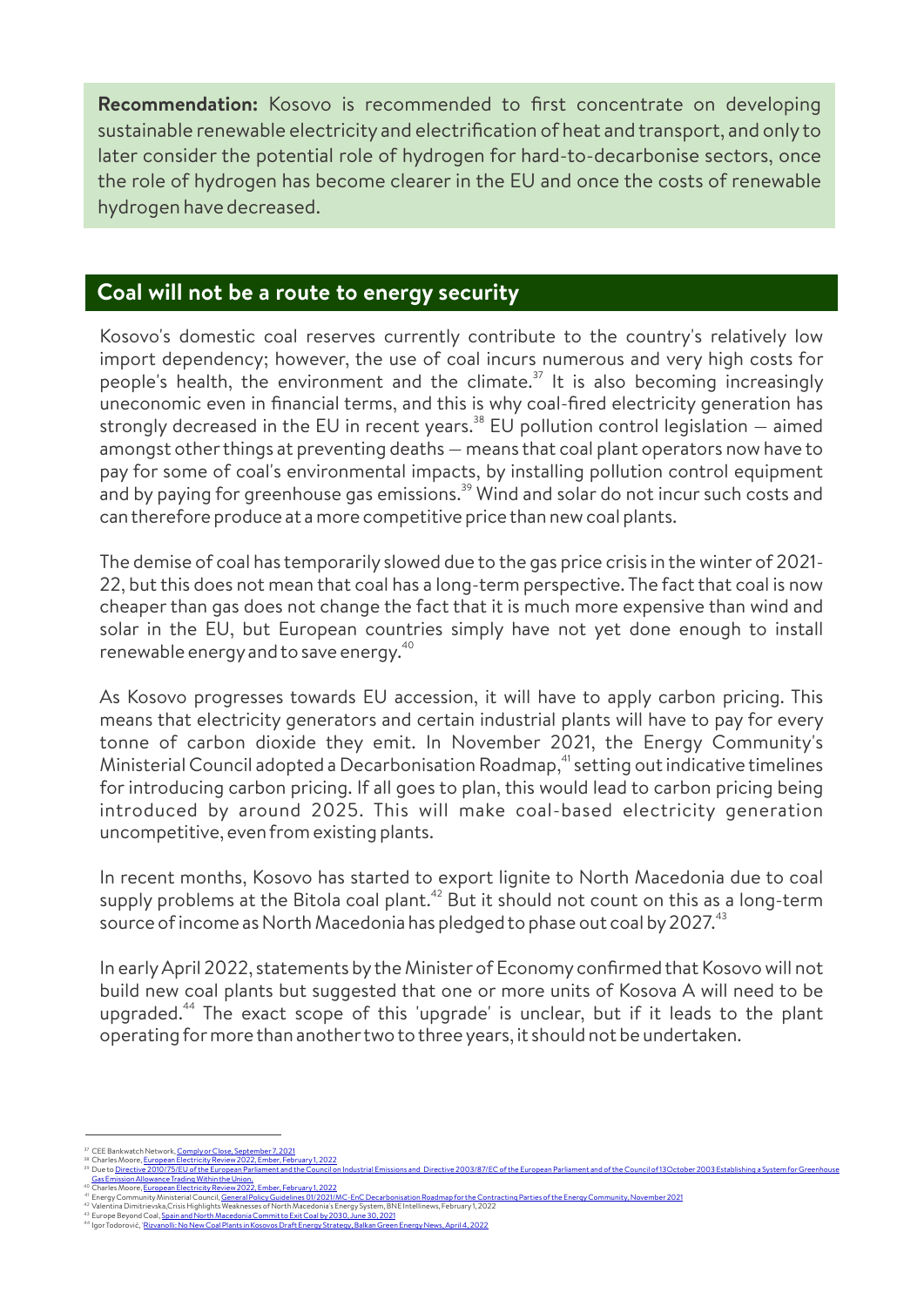**Recommendation:** Not only for health, environmental and climate reasons, but also for economic reasons, Kosovo is advised to phase out the use of coal as soon as it is technically feasible to do so, starting with Kosova A, which must be closed as a matter of urgency. No upgrades beyond regular maintenance should be undertaken in the meantime.

# **A fully integrated internal energy market**

Kosovo's electricity generation capacity is able to almost meet domestic demand most years (see the graph in the Decarbonisation section, below), but it is difficult to quickly adapt generation to demand due to the country's reliance on coal and the fact that coal plants cannot be quickly turned on and off.

Nowadays, Kosovo is well connected with all neighbouring countries with at least one 400 kilovolt (kV) transmission each. Of particular importance is the new transmission line linking Kosovo with hydropower-dependent Albania, which helps to balance Kosovo's inflexible system.

A 2021 Energy Community study found that the Western Balkan countries should concentrate on using existing transboundary transmission capacity more efficiently, rather than building more new lines,<sup>35</sup> which very much applies to Kosovo as the lack of transmission capacity allocation by Serbia's grid operator also contributed to Kosovo's electricity supply difficulties during the winter of 2021-22.<sup>46</sup> It is difficult for Kosovo's NECP to deal with transmission capacity from Serbia on its own, as it is related to the wider issues between the countries, but attention should be paid to how to circumvent this issue.

In April 2020, Kosovo's transmission operator signed an agreement with the European Network of Transmission System Operators for Electricity (ENTSO-E) to leave the Serbia, Montenegro and North Macedonia regulatory bloc in order to join a new Kosovo-Albania energy regulatory bloc, thus paving the way for participation in the power exchange with Albania.<sup>47</sup>

A joint power exchange — ALPEX — was established in October 2020 by Albania's transmission system operator OST and Kosovo's KOSTT. It is currently working to set up a day-ahead and intraday market for electricity in Albania and Kosovo, with the market launch currently scheduled for the fourth quarter of 2022.<sup>48</sup> This is crucial for allowing integration of a high share of variable renewables, such as solar and wind, into the electricity mix of both countries.

Generation sources that do not work all the time can be accommodated in a flexible system where electricity can be quickly bought and sold and other sources, such as existing hydropower plants or batteries, can quickly increase or decrease production. But it is difficult to include large amounts of renewables in a system such as the one currently in Kosovo, with a high percentage of coal power that cannot be quickly turned on and off. Kosovo can already include much more renewable energy in its system, but for the future open markets will be essential. This will also help to achieve the most favourable possible electricity price at any given time because there would be a greater choice of potential electricity generation sources to buyfrom at short notice.

Government of Kosovo, Prime Minister's Office, '<u>Agreement Between KOSTT and ENTSO-E, Kosovos Electro-energetic Independence From Serbia, April 21, 2020<br>Dragana Petrushevska<u>, Albania-Kosovo Power Exchange ALPEX Joins Euro</u></u> <sup>45</sup> Energy Community Secretariat, <u>Electricity Interconnection Targets in the Energy Community Contracting Parties, February 2021<br><sup>47</sup> Energy Regulatory Office, <u>Annual Report 2021, March 2022</u><br><sup>48</sup> Dovernment of Kosovo, </u>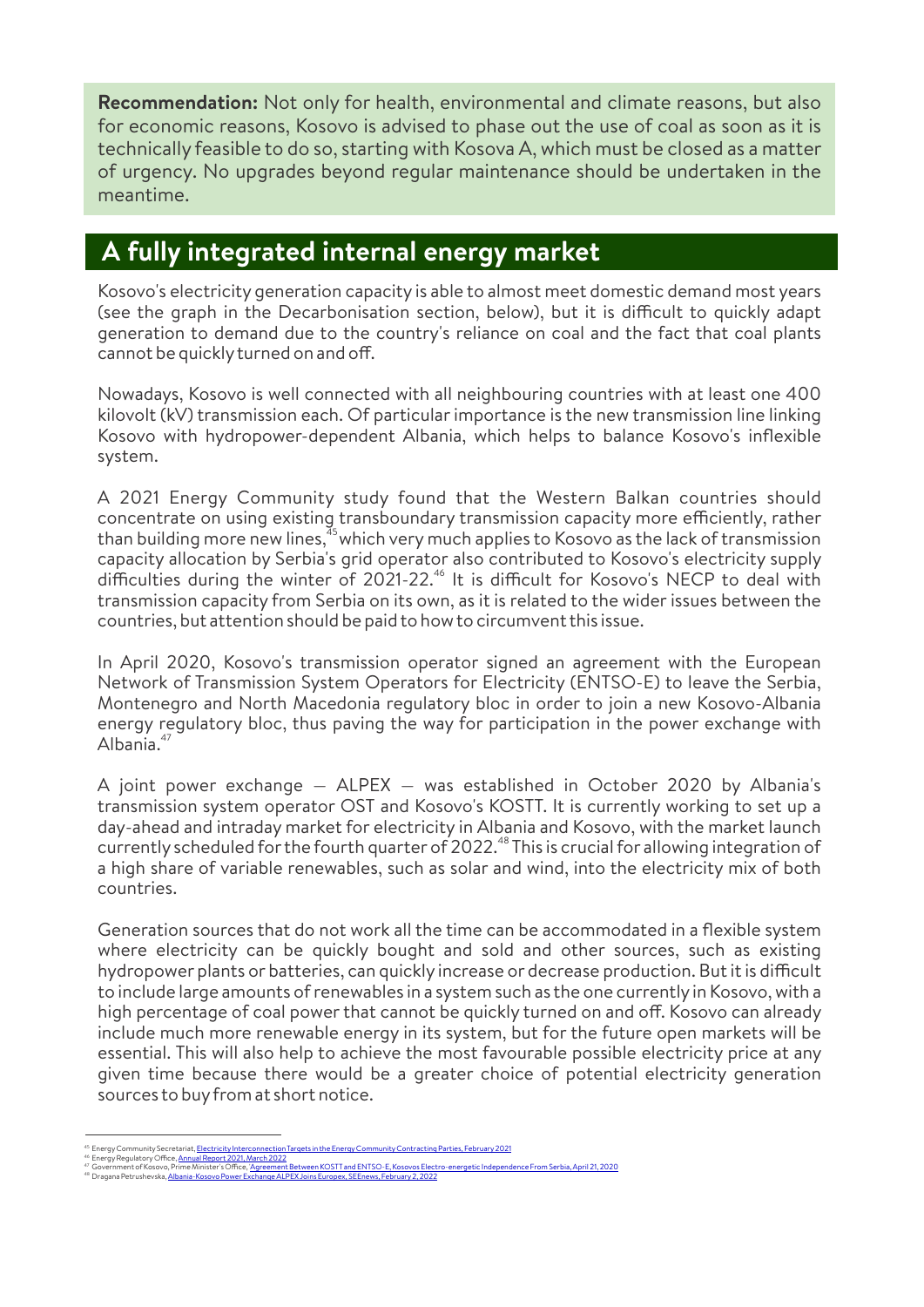**Recommendation:** Kosovo and Albania have made considerable progress on developing a joint electricity market and should continue with this work as an important precondition for achieving a high share of variable renewable electricity.

### **Energy efficiency contributing to moderation of demand**

Like its peers, Kosovo uses energy inefficiently  $-$  it is four times as energy-intensive as the EU average, $^{49}$  meaning that four times as much energy as in the EU is needed to generate one unit of Gross Domestic Product (GDP). This applies to all kinds of energy, including electricity, which is frequently used for space heating in old, inefficient heaters.

Electricity consumption remained steady in Kosovo between 2010 and 2018 — despite<br>projections that it would grow significantly<sup>50</sup> — but then started to grow, particularly in 2021.<sup>51</sup>



#### *Figure 1: Electricity consumption in Kosovo*

<sup>49</sup> Internatio

International Energy Agency<u>, Total Energy Supply (TES) by GDP, Kosovo, 1990-2019, and Total Energy Supply (TES) by GDP, EU-28, 1990-2019. IEA Data and Statistics, last accessed April 3, 2022<br>Kosovo's 2009 Energy Strategy </u>

Mining, –<u>Energy Strategy of the Republic of Kosovo for the Period 20092018, 2009; Energy Regulatory Office, Annual Report 2021, March 2022<br>Energy Regulatory Office, <u>Annual Report 2021, March 2022</u></u> 51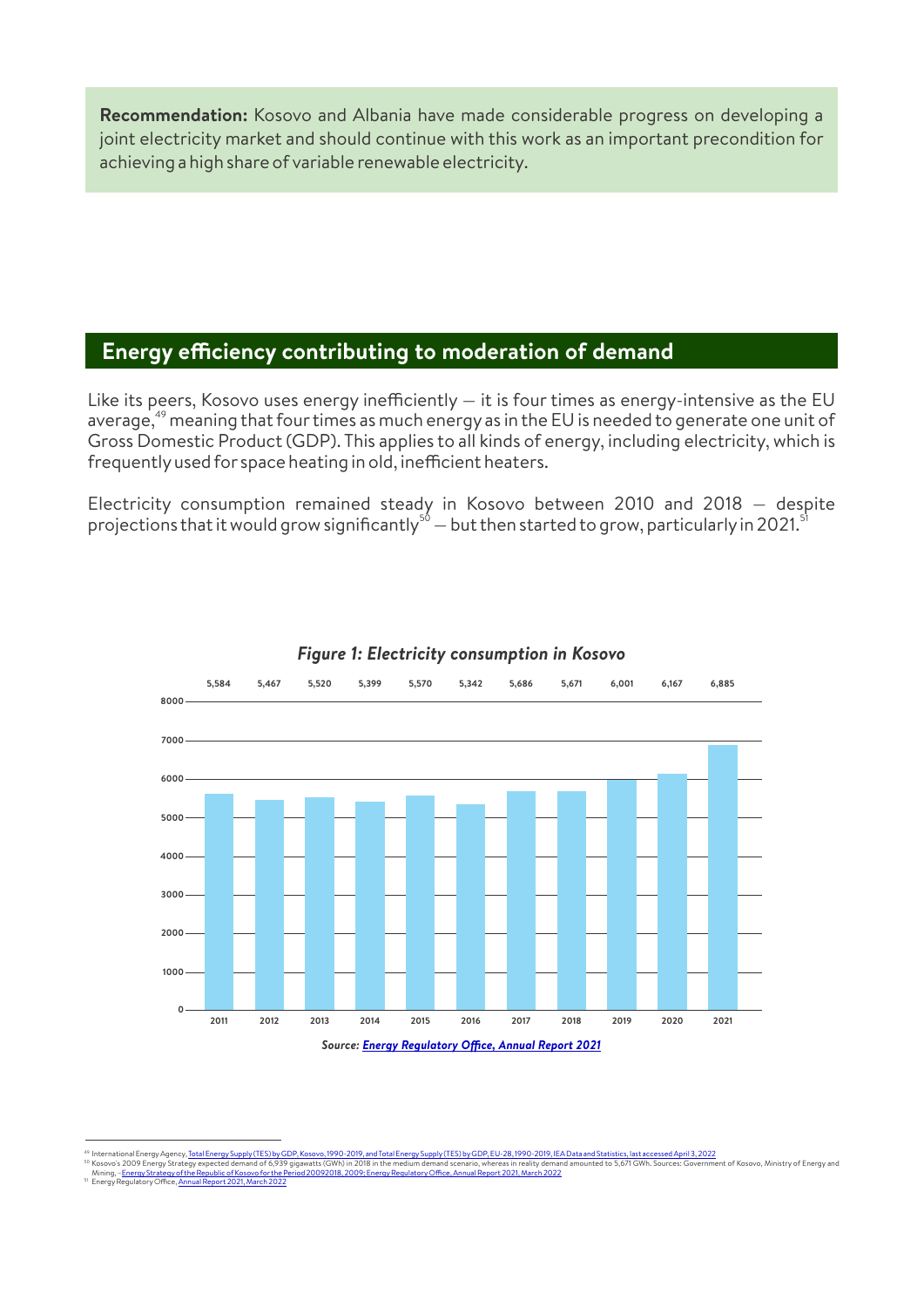Part of the reason for this rise appears to have been changes in the tariff structure in 2017 that disincentivised energy efficiency, according to the Energy Regulatory Office.<sup>52</sup> But the use of electricity by some customers without paying for it (see below) presumably also encourages profligate consumption. Amid the 2021-22 energy crisis in Kosovo, the scale of cryptocurrency mining started to be exposed, an activity that may have contributed to this increase as it is highly electricity-intensive.<sup>53</sup> In January 2022, under emergency measures to tackle the crisis, the government announced a prohibition on 54 cryptocurrencymining.

In the coming years, there will be contrasting trends in energy consumption. As explored below, there is a large scope for savings, and electrification of heating using heat pumps will save energy compared to current modes of electric heating, even if adopted by a large share of households. On the otherhand, additional electricitywill be needed forthe electrification of transport, which will push up demand. It is therefore essential to ensure that all possible action is taken to save electricity and avoid higher than necessary consumption.

# **Tackling electricity network and commercial losses**

Losses in the transmission network are at 1.75 per cent, but distribution network losses in 2021 still amounted to almost 25 per cent, around half of which were technical losses and half were commercial losses  $-$  i.e. the use of electricity without paying for it.<sup>55</sup> Almost half of electricity supplied to the north of Kosovo is counted as commercial losses, but this region counts for just under half of such losses,<sup>56</sup> meaning the problem is countrywide.

For years, the losses in the north were billed to customers in the rest of Kosovo, but a court ruling put a stop to this practice in late 2017, and until the issue of supply in the north is resolved, KOSTT is covering the costs, which amounted to over €41 million in  $2021$ . The licensing of a new entity to carry out electricity supply in the north was ongoing as of March 2022.<sup>58</sup>

Set ambitious targets for a rapid rollout of smart meters. Montenegro's experience with its European Bank for Reconstruction and Development (EBRD)-funded smart meters project may be of use — outside of north Kosovo at least — as it helped tackle non-payment for electricity consumption. $^{\mathrm{59}}$ **Recommendations:** Set more ambitious targets in the NECP to speed up the work of Kosovo EnergyDistribution Services (KEDS) on modernising the distribution network to reduce technical losses, and define a potential financing structure and sources.

Energy Regulatory Office, Press release, Publication of the Consultation Report on Extraordinary Review of Electricity Tariffs, January 17, 2022

Alice Taylor, <u>Kosovo Bans Crypto-mining Amid Energy Crisis, Exit.al/Euractiv, January 5, 2022</u><br>Alice Taylor, <u>Kosovo Bans Crypto-mining Amid Energy Crisis, Exit.al/Euractiv, January 5, 2022</u>

Energy Regulatory Office, <u>Annual Report 2021, March 2022</u><br>Energy Regulatory Office, <u>Annual Report 2021, March 2022</u><br>Energy Regulatory Office, <u>Annual Report 2021, March 2022</u> 52 53 54 55 56 57 58 59

EBRD, EPCG Metering and Distribution Project, December22, 2021 Energy Regulatory Office, <u>Annual Report 2021, March 2022</u>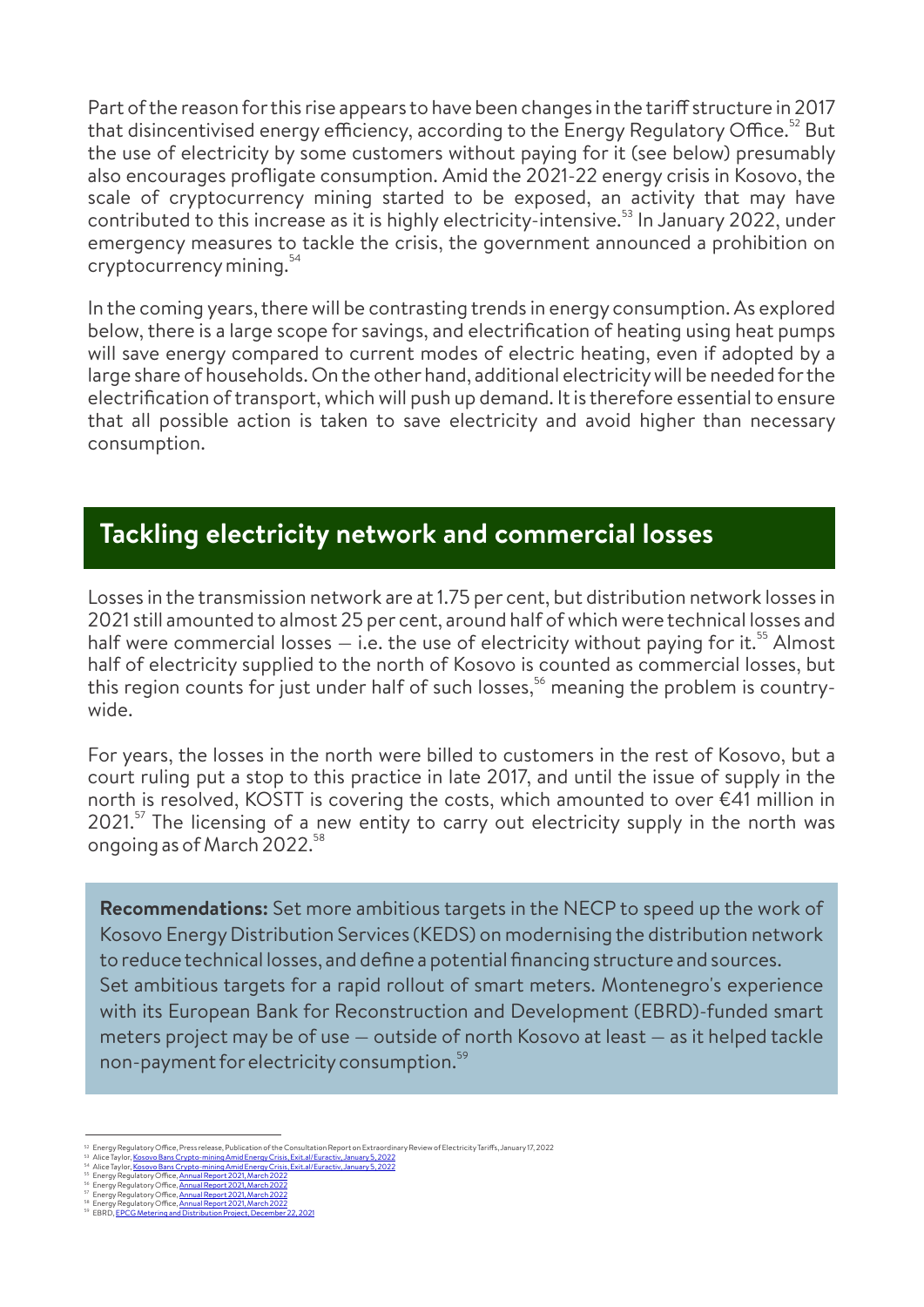# **Household insulation, heat pumps and solar thermal 3 water heating for energy efficiency**

Energy prices are kept artificially low for end consumers in Kosovo — i.e. they are regulated and do not necessarily cover the costs of generation, import, maintenance or other investments made by the energy producers. There is therefore little incentive to use energy sparingly or to invest in insulation. Even if the per-unit price is low, people may still have difficulty paying their bills due to high use of electricity— especially if theyuse it forheating. In 2018, the latest yearfor which data is available, 56.7 per cent of people were considered at risk of poverty or social exclusion. $^\mathrm{60}$  These people have difficulty paying their bills, but they are the least able to invest in further reducing their consumption.<sup>61</sup>

The residential sector is responsible for the highest share of total final energy consumption and has massive potential for improvements.<sup>62</sup> The most common form of heating for individual houses is wood, followed by electricity. There is little information available about household heating per se, but overall energy consumption in households in 2020 was dominated by wood, at 58 per cent, followed by electricity, at 38 per cent.<sup>33</sup> Given that electricity is used for a number of purposes other than heating, this likely means that the real percentage of wood use for heating is higher and the use of electricity is lower. In addition, anecdotally it is clearthat some households use coal forheating and that illegal coal mining is also taking place in Kosovo.

Wood is classified as renewable energy under the EU's renewable energy Directive<sup>64</sup> because trees can replace the burnt wood. However, renewable is not the same as environmentally sustainable, as Kosovo has already discovered. According to satellite data, between 2000 and 2019 the country lost around 7,618 hectares of forest, equivalent to around 1.5 football fields per day.<sup>65</sup> Although no accurate breakdown of the end use of the wood is available, given the widespread usage of firewood for heating, it is reasonable to assume that much of this was burnt in households.

It is therefore essential to find more efficient means of heating, in order to use less wood and electricity. Thermal insulation of houses is the most important measure, in orderto bring down demand in the first place.

It is often said that energy efficiency must be the first fuel. But in reality, this has not been the case eitherin the EU orin the Western Balkans, and this has to change. Kosovo has been working on energy efficiency, adopting implementing legislation on the energy performance of buildings in 2020 and strengthening its expertise in building certification. A plan to boost nearly zeroenergy buildings and a Building Renovation Strategy have also been drafted,<sup>66</sup> but not yet adopted to the best of the author's knowledge.

In 2019, an Energy Efficiency Fund was established with around €20 million and secured financing until 2022. So far, it has only financed energy efficiency in public buildings, but there are plans to extend financing to the residential sector, $\degree'$  which is essential to spread the benefits more widely.

Using wood more efficiently can make a difference  $-$  i.e. using more efficient stoves and using seasoned, dry wood. Many people in Kosovo are not aware of the need to, or cannot afford to, buy wood sufficiently in advance to ensure it is properly dried.<sup>68</sup> However, the more efficient use of wood will not be enough on its own. Kosovo will need to take steps to incentivise a change in heating practices in individual households.

Eurostat, <u>People at Risk of Poverty or Social Exclusion (ILC\_PEPS01), accessed April 3, 2022</u> 60 61

Very little information is available about energy poverty in Kosovo, as the concept of 'consumers in need' has been defined by law but there are no detailed statistics available. See Energy Institute Hrvoje Požar and DOOR, International Energy Agency, <u>Share of Total Final Consumption (TFC) by Sector, Kosovo, 2000-2019, IEA Data and Statistics, last accessed April 3, 2022</u>

Kosovo Agency of Statistics, <u>Energy Balance 2020, June 2021. This was also confirmed by a survey commissioned by the RES Foundation, which however did not quantify electricity use: RES Foundation, Summary of the Research </u> 62 63

<sup>&</sup>lt;u>Rosovo, November 2021</u><br>ropean Parliament and of the Council of 11 December 2018 on the Promotion of the Use of Energy From Renewable Sources, 2018 Heating Practices in the Residential Sectorof Kosovo, November2021

<sup>64</sup> 65 66 67 68

Sustainability Leadership Kosova, <u>#MoseMerrMalin, accessed April 4, 2022</u><br>Energy Community Secretariat, <u>Implementation Report 2021, November 2021</u><br>Energy Community Secretariat, <u>Implementation Report 2021, November 2021</u>

RES Foundation, <u>Summary of the Research on Heating Practices in the Residential Sector of Kosovo, November 2021</u>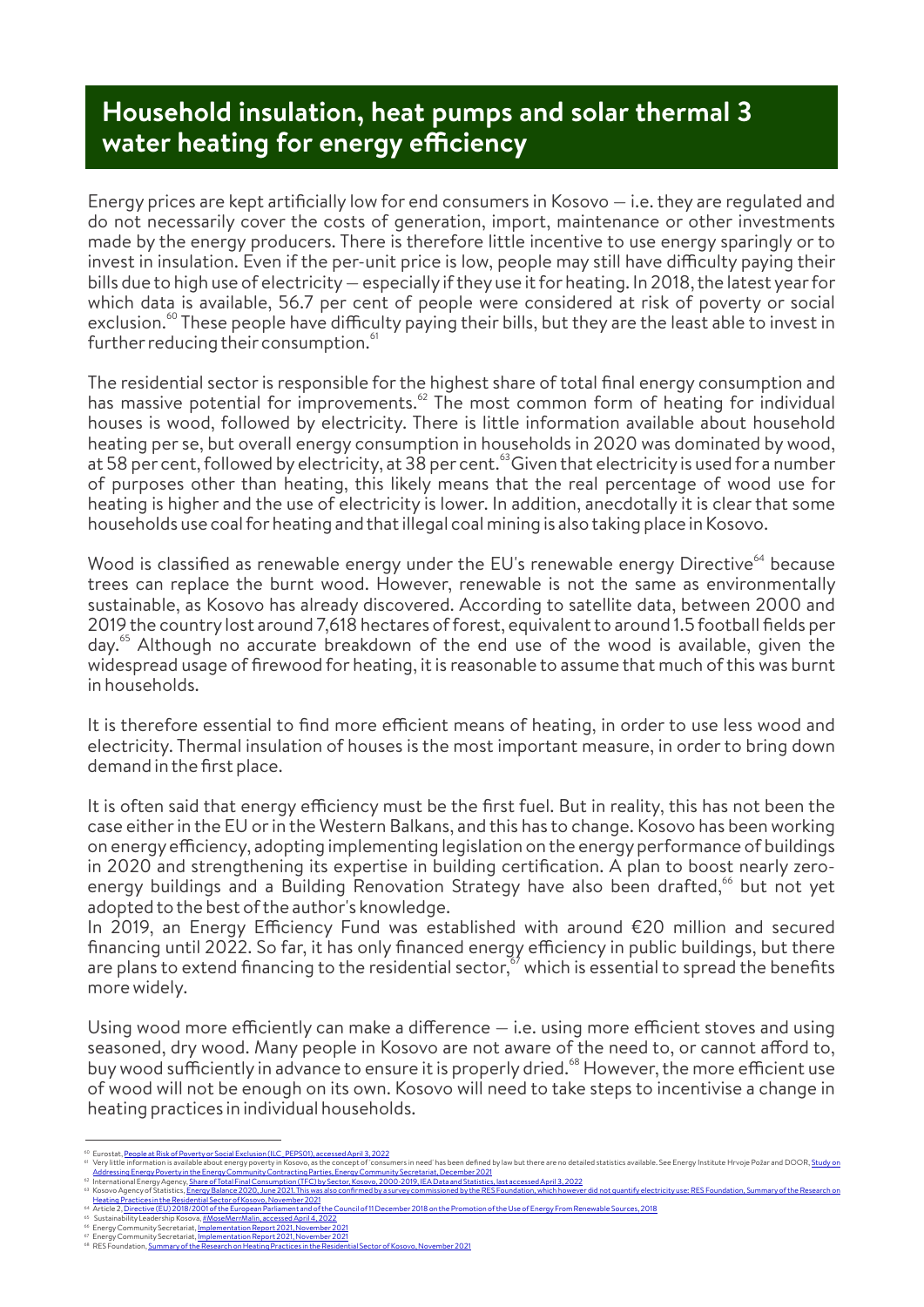Wood pellets have become popular in Kosovo in recent years,<sup>69</sup> and when burned in a specially-designed stove, they are quite efficient for the end user. The idea is that they are made from residues from the wood industry; however, in reality, there is a limited supply of such wood waste, so it is almost impossible to ensure that whole trees are not used. In many cases, the wood pellet industry is most likely driving deforestation and it is questionable whetherit is even reducing greenhouse gas emissions compared to burning fossil fuels. $70$ 

Forthis reason, and due to the need to reduce the amount of electricity used for heating, it makes more sense for the NECP to promote the use of heat pumps for residential buildings as they use four to five times less energy than other heating systems, $\frac{1}{1}$  as well as solar water heating, which can reduce the need for electricity or wood heating and is highly cost-effective. Even now, while electricity is predominantly supplied by coal, it still makes sense to promote heat pumps due to their large efficiency gains, especially in those households already using electricity for heating. Albania's  $NECP^{72}$  has not made maximum use of this opportunityand Kosovo should avoid repeating this mistake.

Recommendations: Continue with the adoption of the Building Renovation Strategy, even before the NECP is adopted.

Identify current barriers to heat pump use in households and small businesses, and prescribe measures to overcome them in the NECP, including tax incentives.

Ensure the Energy Efficiency Fund is sufficiently resourced to fund deep renovations and the installation of heat pumps and solar thermal in the residential sector. Grant funding needs to take into account the results and recommendations of the study commissioned for the Subsidies for Energy Efficiency in Kosovo (SEEK) project.<sup>73</sup>

Carryout public education on the need to properlydrywood before use. Ensure municipalities are sufficiently empowered, trained and have the resources to drive forward energy efficiency measures in households.

Like other countries in the region, Kosovo needs to balance opening its markets — which will result in higher electricity prices — with protecting vulnerable consumers. The issue is certainly sensitive, and Kosovo has seen protests when the energy regulator has tried to raise prices.<sup>74</sup> However, this is inevitable and needs to be done step by step, hand in hand with measures to help those who cannot pay their bills.

Kosovo's efforts to tackle energy poverty to date have consisted of short-term aid for electricity bills to households in need but have not helped them to decrease their consumption by increasing their energy efficiency. $^{75}$  Such efforts are undoubtedly more complicated and, depending on electricity prices, also potentially more expensive than paying people's bills, but they bring important co-benefits in terms of ensuring public support forenergytransition.

In 2016, pellet stoves made up 75 per cent of all new boilers sold, according to Thes-Ari Recycling Industry Sh.P.K<u>, Wood Biomass for a Sustainable Future, January 2017. We have not been able to locate more recent data.<br>R</u> 69 70

EBRD, –<u>Heat Pumps Enjoy a Comfortable Living Environment While Spending 4 to 5 Times Less Energy, accessed April 5, 2022</u> 71

Energy Community Secretariat, <u>Energy Community and National Energy and Climate Plans, accessed April 5, 2022</u><br>GFA Consulting Group & HPC International, <u>Residential Buildings Efficiency Retrofits Baseline Study (Final Dra</u> <sup>75</sup> Energy Institute Hrvoje Požarand DOOR, <u>Study on Addressing Energy Poverty in the Energy Community Contracting Parties, Energy Community Secretariat, December 2021</u> 72 73 74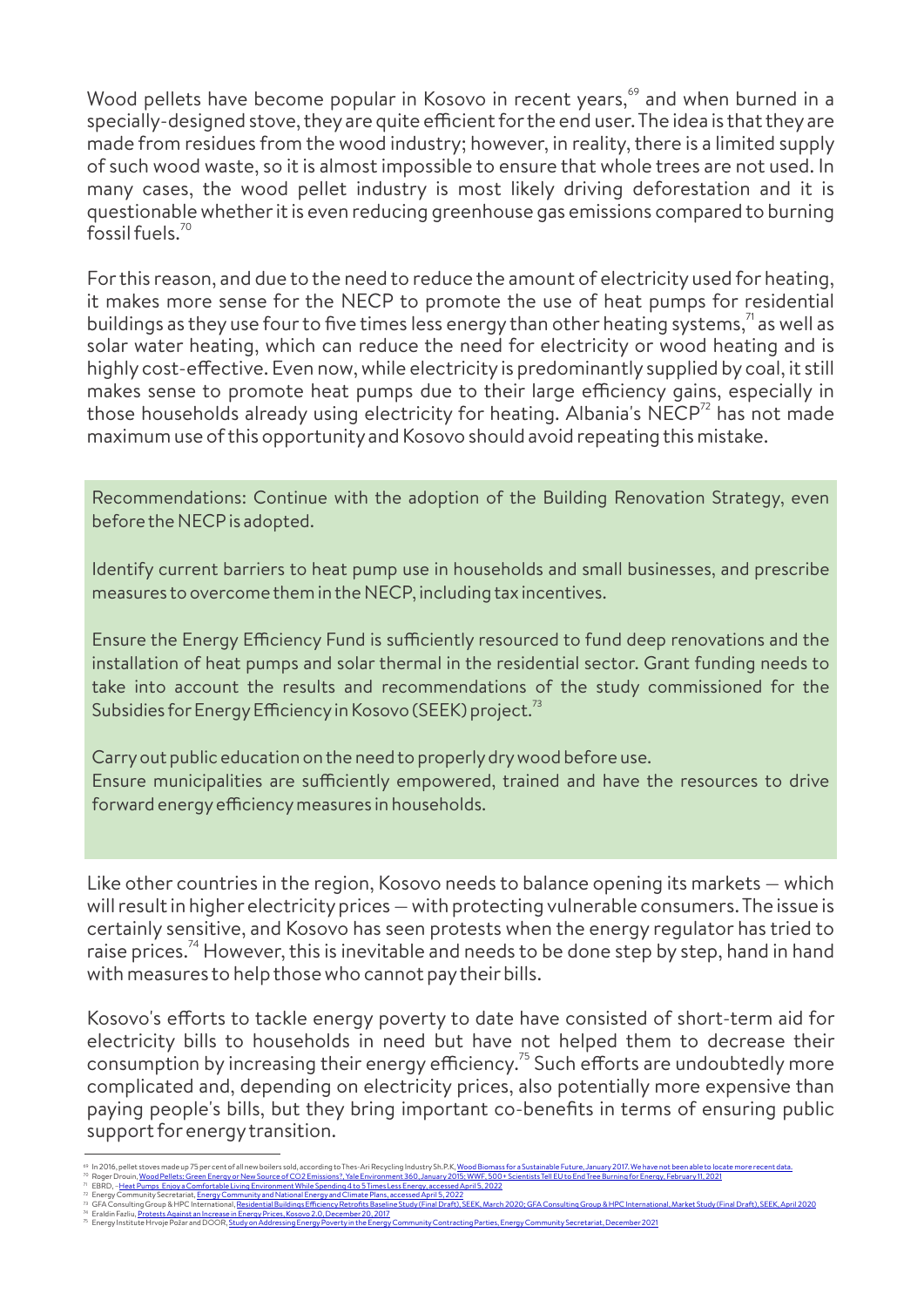**Recommendations:** Draft and adopt a formal plan to address energypoverty, based on a participatoryapproach to defining people's needs. This should include:

- Energy efficiency audits and advice for households on measures that can be taken without professional assistance (draught-proofing, LED lighting, etc.);

- Going beyond income support to involve energy efficiency improvements for vulnerable households, including insulation, more efficient heating (preferably heat pumps, or potentially wood heating where more appropriate) and the installation of solar water heating and/or solar photovoltaics to reduce costs. $^{76}$ 

Between 3 and 5 per cent of Kosovo's heat demand is also covered by district heating.<sup>77</sup> This offers significant scope for energy efficiency and is covered below under Decarbonisation of the Heating Sector.

<sup>&</sup>lt;sup>76</sup> More details are provided in Energy Institute Hrvoje Požar and DOOR, <u>Study on Addressing Energy Poverty in the Energy Community Contracting Parties, Energy Community Secretariat, December 2021<br><sup>77</sup> Energy Regulatory </u>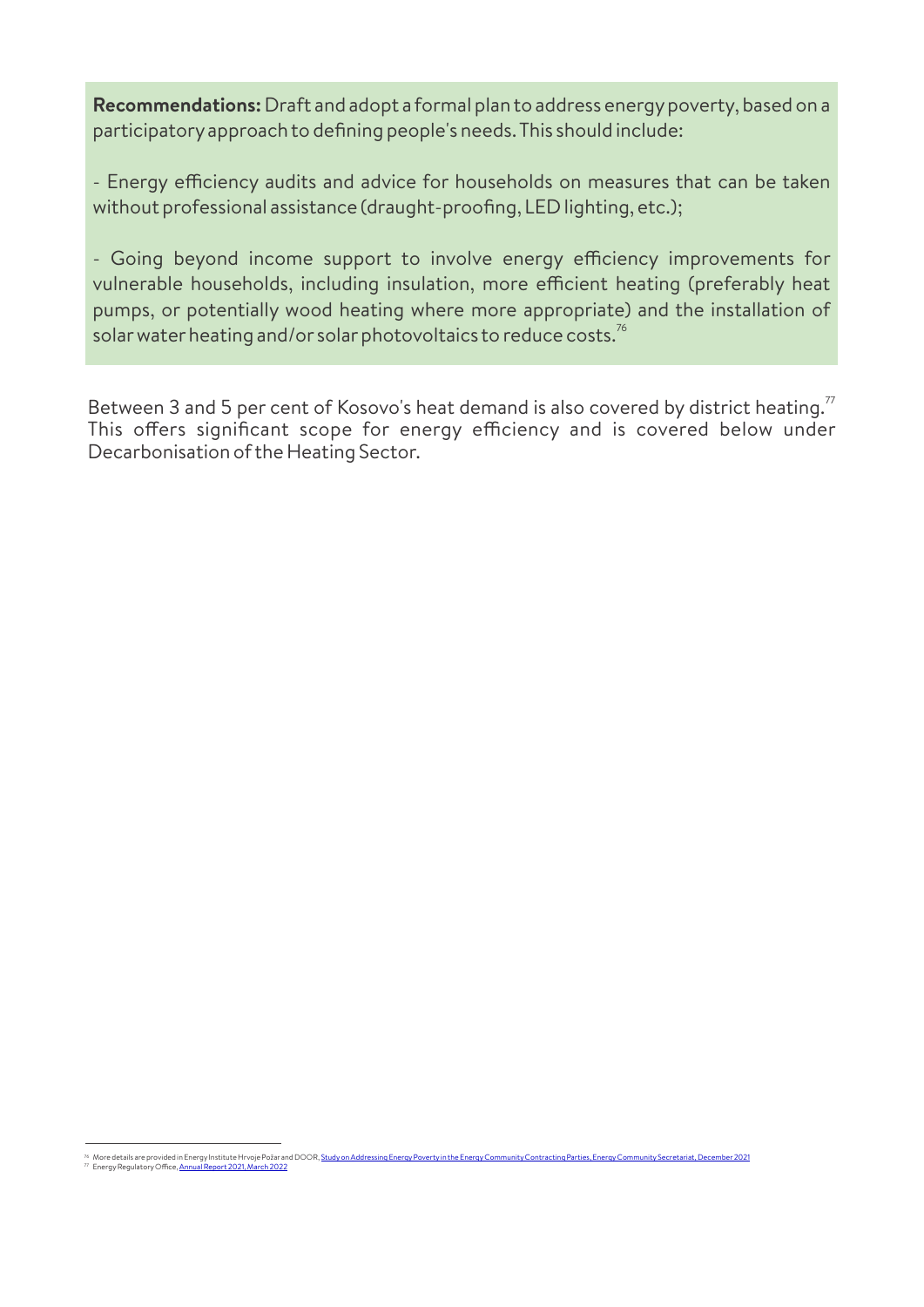# **Decarbonisation of the economy**

As Kosovo plans to join the EU, it needs to achieve full decarbonisation by 2050. It confirmed this intention by signing the Sofia Declaration in November 2020.<sup>78</sup> Kosovo's first NECP is therefore a stepping stone in a much longer process, and its targets for 2030 must put it on the right path for 2050.

It is up to Kosovo to set its own targets, guided by a study currently being carried out for the European Commission. The first draft options for targets proposed by the Commission's consultants were published in early April 2022 and will now be subject to discussions with the Western Balkan governments.

|                                                                                   | 2020 achieved                                        | Low ambition 2030                                                                                 | Mid-ambition 2030                   | High ambition 2030                   |
|-----------------------------------------------------------------------------------|------------------------------------------------------|---------------------------------------------------------------------------------------------------|-------------------------------------|--------------------------------------|
| Renewable energy<br>(share in final consumption)                                  | 24.4 per cent (compared<br>to 18.9 per cent in 2009) | 28.8 per cent                                                                                     | 30.2 per cent                       | 32.1 per cent                        |
| Energy efficiency<br>(compared to business-as-<br>usual projection) <sup>79</sup> | Not comparable                                       | <-5 per cent final energy<br>consumption (FEC)<br>-2 per cent primary energy<br>consumption (PEC) | <-5 per cent FEC<br>-4 per cent PEC | <-5 per cent FEC<br>-22 per cent PEC |
| Greenhouse gas emissions<br>reduction (compared to 1990)                          | Not known <sup>80</sup>                              | -12 per cent                                                                                      | $-16.3$ per cent                    | $-40.3$ per cent                     |

Table 1: First draft options for 2030 targets. Source: E3 Modelling<sup>81</sup> and Energy Community Secretariat<sup>82</sup>

Without seeing the calculations behind these, it is difficult to assess how ambitious they are. Nevertheless, it is clearthat if Kosovo achieves only around 30 per cent of renewable energy by 2030, it will still have an extremely long way to go by 2050. Although a target of around 30 per cent is in line with what was achieved between 2009 and 2020, this is not enough, especially given the price decreases of solar and wind in the meantime, as well as the rapid development of heat pump technology.

Climate Action Network (CAN) Europe has calculated that Kosovo's greenhouse gas emissions need to go down from 9.74 Million Tonnes of carbon dioxide equivalent (MtCO2eq) in 2018 to 4.7 MtCO2eq by 2030 in order to be in line with the Paris Agreement's ambition to limit climate change to 1.5°C by mid-century compared with the pre-industrial era. $83$  But since the targets proposed by the European Commission's consultants are only presented in percentage terms compared to 1990, it is not possible to assess whethertheymeet this goal.

Regional Cooperation Council, Sofia Declaration on the Green Agenda for the Western Balkans, November 10, 2020

Approximate values based on graph — percentages are not shown. 1990 data for Kosovo is not publicly available, however E3 appear to have calculated it as they have compared the new targets to it. 78 79 80 81 82 83

Energy Community Secretariat, Energy Community Meets 2020 Headline Target for Energy Efficiency, Makes Progress on Renewables, February 16, 2022 E3 Modelling, EnergyCommunity- Project Update, April 7, 2022 Climate Action Network Europe, –<u>Western Balkans Greenhouse Gas Emission Reduction Targets 2030 The Path to Achieving Carbon Neutrality by 2050, June 2021</u>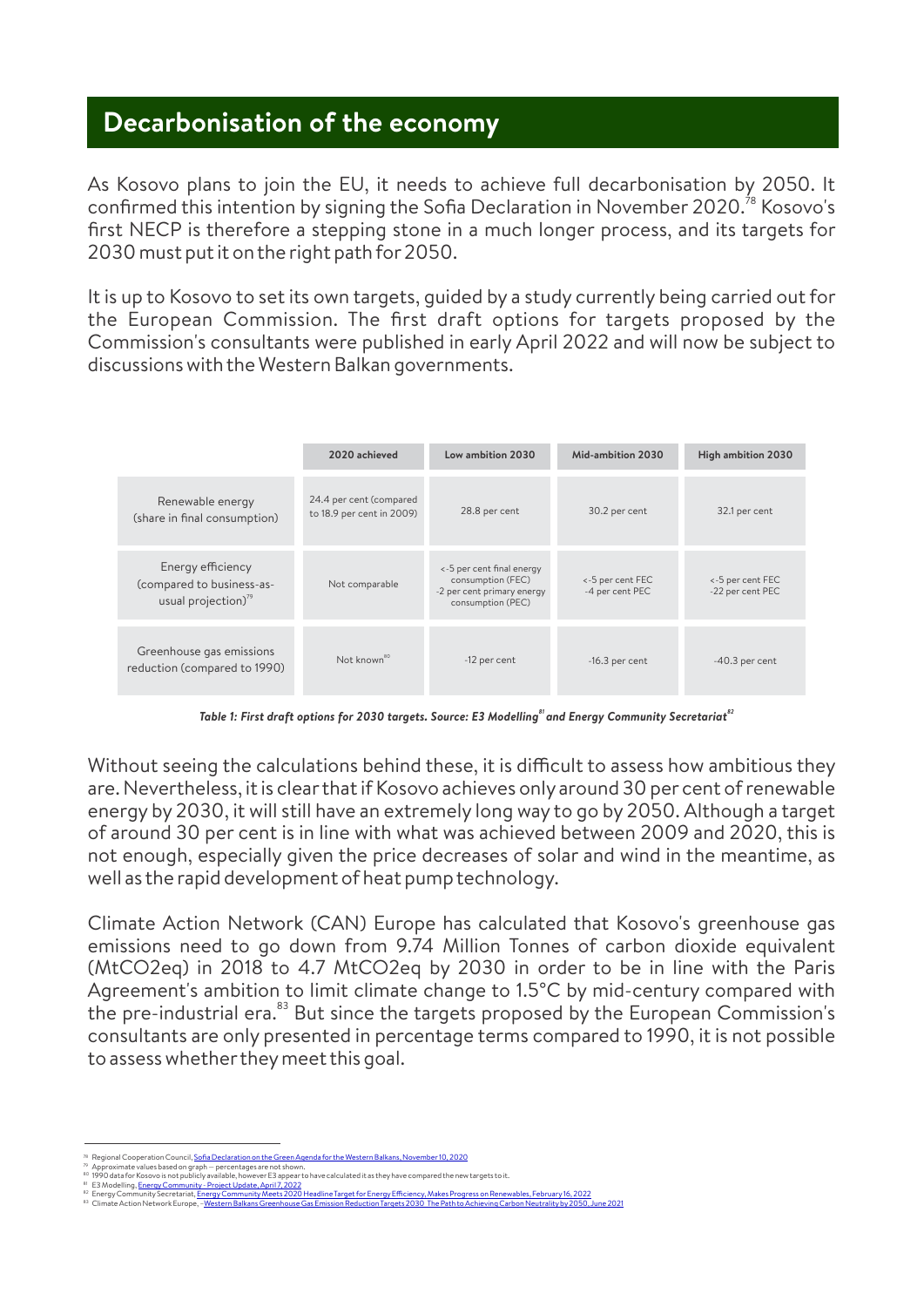**Recommendations:** Kosovo's greenhouse gas emissions reductions target and energy efficiency targets need to be calculated in a way that does not delay significant action on achieving decarbonisation until after 2030, in particular as many of the easier options for action are available alreadythis decade.

Its renewable energy target for 2030 needs to be compatible with achieving 100 per cent renewables by 2050. This needs to be calculated in detail, but anything less than around 50 per cent means that after 2030, efforts would need to be accelerated even further to reach 100 per cent by 2050. This depends on the rate of consumption: The more that energy can be saved, the easier it is to increase the renewable percentage. Conversely, if consumption increases further, reaching a higher percentage becomes correspondingly more difficult.

In any case, given the major role played by Kosovo's electricity sector in its greenhouse gas emissions, and the sector's underperformance in contributing to the 2020 renewables target,<sup>84</sup> Kosovo's ability to meet the renewables and greenhouse gas emissions targets directly depends on its ability to ramp up renewable energy and start phasing out fossil fuels, while increasing energy efficiency will also make it easier to achieve these targets.

 $^{\mathrm{84}}$  Most progress was due to the revision of biomass data, not due to actual new investments. Ene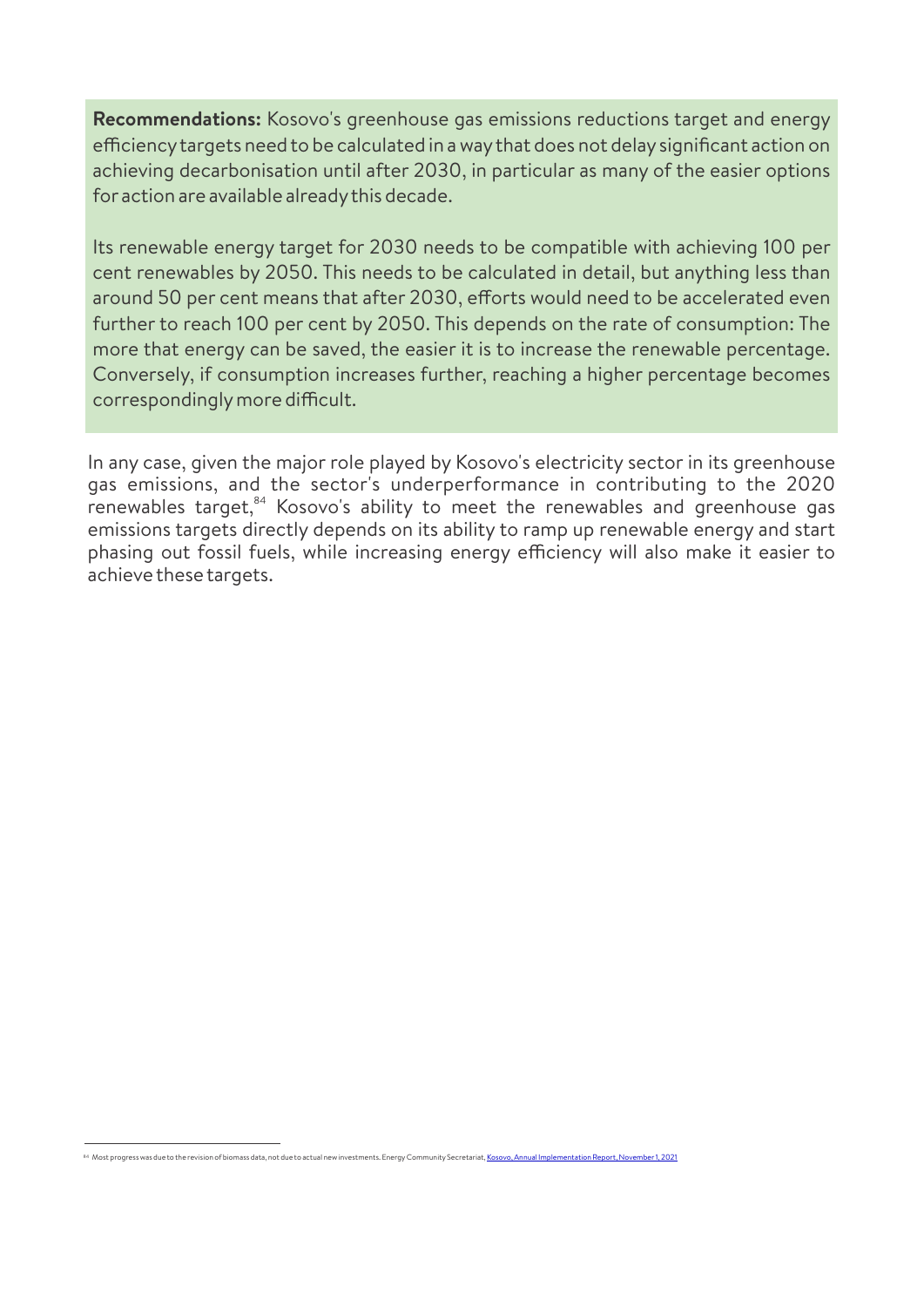### **Phase out of all fossil fuels and interim action on coal plants' pollution**

The single most important question for Kosovo's energy sector trajectory until 2030 is when Kosova A's three operating units and Kosova B's two units $^{\mathrm{85}}$  will close, because they made up 95 per cent of domestic electricity generation in 2020. $^{\mathrm{86}}$ 

Kosova A's units are between 47 and 52 years old, and Kosova B's are 38 and 39 years old.<sup>87</sup> It is unclear how much longertheywill be able to operate, as historically around the globe coal plants have been retired at an average age of 46 years.<sup>88</sup>

The cancellation of the Kosova e Re coal project in 2020 has finally opened the space for Kosovo to talk more realisticallyabout the end of coal, howeverthe outages at both Kosova A and Kosova B in December 2021<sup>89</sup> show that this may happen much sooner than anyone expects.



<sup>&</sup>lt;sup>85</sup> Energy Regulatory Authority, <u>Annual Report 2021, March 2022</u><br><sup>86</sup> International Energy Agency, <u>Kossovo, Electricity, 2020, access</u><br><sup>87</sup> Energy Regulatory Authority, <u>Annual Report 2021, March 2022</u><br><sup>89</sup> Energy Regul

International Energy Agency, <u>Kosovo, Electricity, 2020, accessed April 5, 2022</u><br>Energy Regulatory Authority, <u>Annual Report 2021, March 2022</u><br>Global Energy Monitor, Global Coal Plant Tracker, July 2018, cited in Ryna Yiyu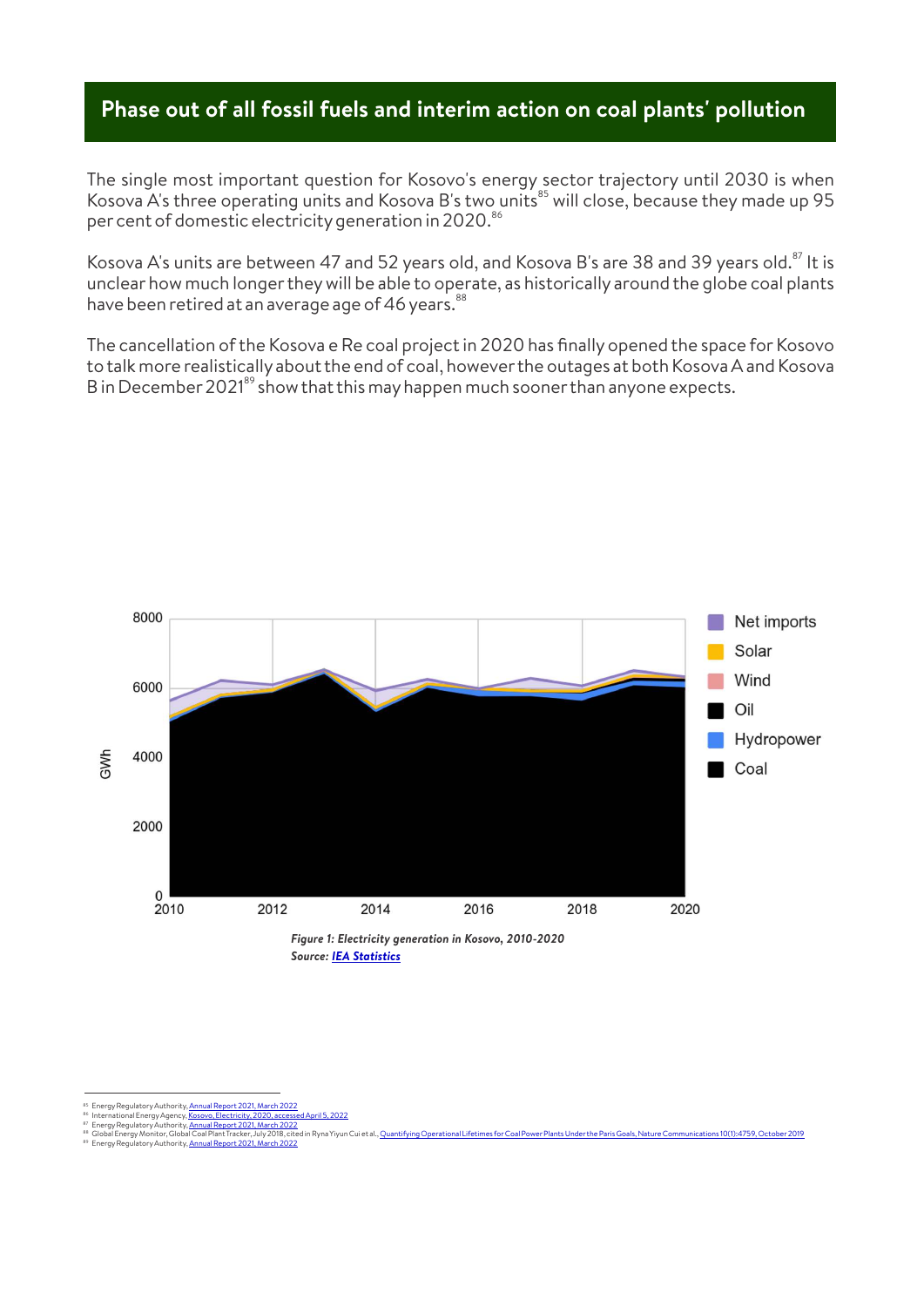Moreover, the EU plans to introduce the so-called Carbon Border Adjustment Mechanism<sup>90</sup> in the next few years  $-$  the exact timeline is still being discussed, but it could happen as early as 2025. Among other things, this means that fossil-fuel-based electricity imported into the EU will be subject to a fee, making it less attractive to buy. This maynot hit Kosovo as hard as Bosnia and Herzegovina, forexample, as Kosovo is not a large-scale electricity exporter, but it will still have impacts on Kosovo's electricity trading with neighbouring and EU countries.

Countries that apply their own carbon pricing schemes may be exempt from the mechanism, so the Energy Community is encouraging the Western Balkan companies to do so. In November 2021, the Energy Community's Ministerial Council approved a Decarbonisation Roadmap,  $91$  setting out indicative timelines for introducing carbon pricing. Applying domestic carbon pricing would have the advantage that the revenues would go into Kosovo's budget rather than the EU budget, so they could be used for investments in decarbonisation.

**Recommendations:** In the NECP, clear and realistic dates for the closure of Kosova A and Kosova B need to be set, or at least options forclosure dates.

Introduce carbon pricing as soon as possible and at the latest by 2025. Pricing should reach the level of the EU Emissions Trading Scheme by 2030 at the latest in order to avoid the Carbon Border Adjustment Mechanism. Use the proceeds for decarbonisation ratherthan forthe state budget in general.

Once the closure dates are set, it is crucial to adjust investment plans accordingly and to ensure pollution reduction takes place, even if the plants will close within a few years. Kosovo has already been in breach of the Energy Community's pollution control legislation since 2018 — a fact that is costing people's lives.<sup>92</sup> For units where it is deemed unfeasible to invest in pollution control equipment because they will soon close, the plants need to reduce theiroperating hours to keep overall pollution levels low.

**Recommendation:** Clear investment plans and/or reductions in operation need to be built into the NECP to decrease the health impacts of the coal plants forthe remainder of theirlifetimes.

In particular, the installation of dust and Nitrogen Oxides (NOx) control at Kosova B needs to be speeded up.<sup>93</sup>

CEE Bankwatch Network, <u>The EU Carbon Border Adjustment Mechanism: How to Make it Work for Decarbonisation in the Western Balkans, February 4, 2022<br>Energy Community Ministerial Council<u>, General Policy Guidelines 01/2021/M</u></u> 90

CEE Bankwatch Network, <u>Comply or Close, September 2021</u> 91 92

Kosovoprojects.eu, **Dust and NOx Reduction Measures at TPP Kosovo B, Units B1 and B2, accessed May 4, 2022** 93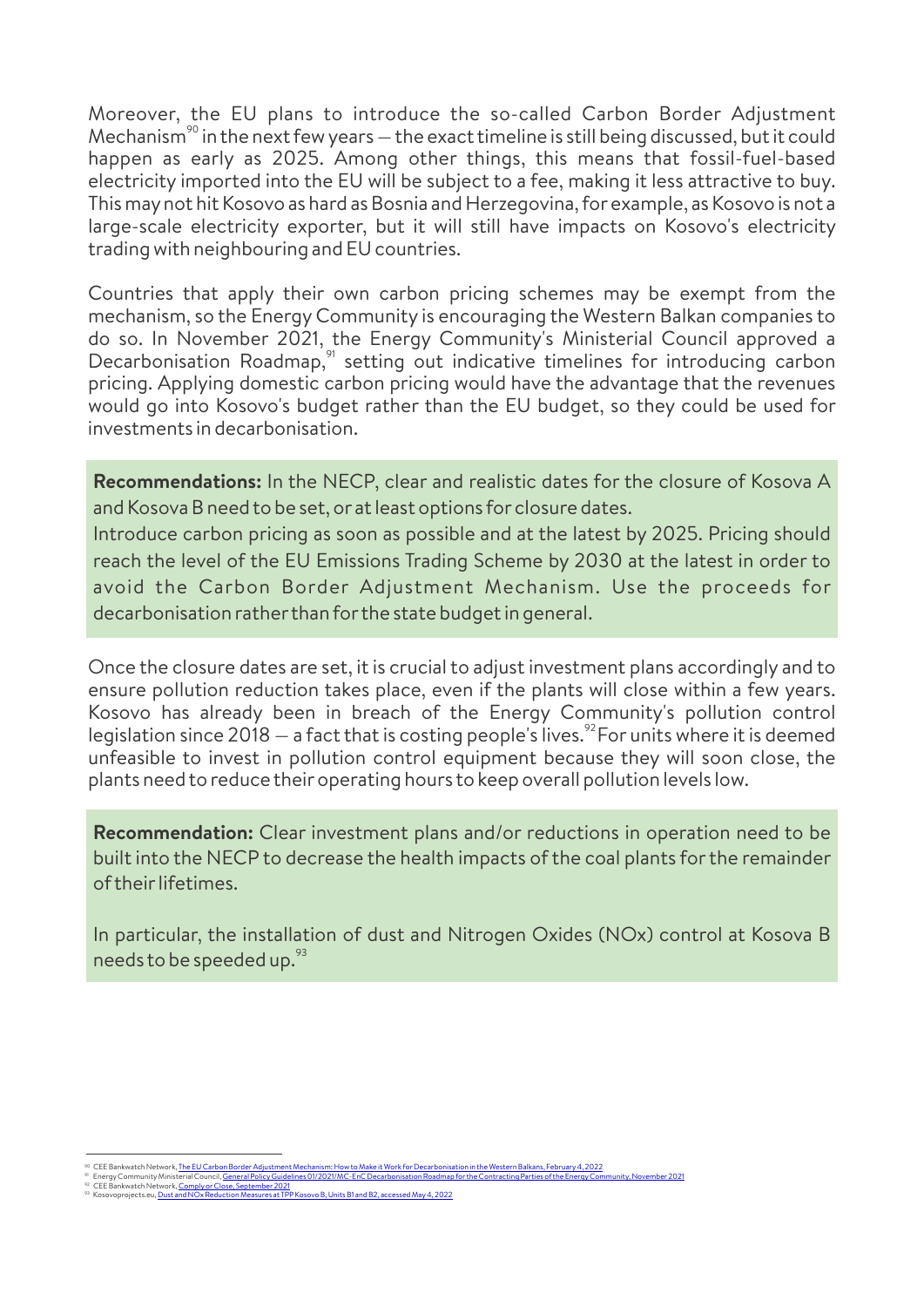# **The need for a just transition**

So far, the concept of just transition appears to be mainly mentioned by NGOs and has not really taken off in Kosovo. However, this cannot wait for much longer. The fact that real opposition to the energy transition has not yet started may simply be because the coal workers do not yet believe it is happening. That means that it is exactly the time to start the conversation, before the issue has become confrontational. While it may be NGOs who initially press the relevant authorities to start just transition planning, ultimately ownership needs to be taken at the local level by the local authorities and community.

It is crucial not to see just transition as a centrally planned economic engineering exercise. What is needed is a conversation with the affected people and other locals about their needs, wishes and ideas. The involvement of experienced facilitators in this process is therefore crucial.

Funding will also be crucial. Within the EU, a Just Transition Fund has been set up, but this is not yet the case within the Western Balkans. By demonstrating its plans and concrete needs forfunding, Kosovo can help to build the case for such a fund.

**Recommendation:** Develop a participatory plan to gradually close Kosovo's lignite mines and secure a socially just transition of the affected regions, following the Eight Steps for a Just Transition in the Western Balkans.<sup>94</sup> Ensure this is done in thorough consultation with affected communities by people experienced in the facilitation of such discussions.

Utilise the opportunities offered by the Platform Initiative in Support of Coal Regions in Transition in the Western Balkans and Ukraine, such as exchange visits and experience sharing.

Ensure that the NECP provides a breakdown of likely costs for redevelopment of coal mining areas and potential funding sources.

<sup>&</sup>lt;sup>94</sup> CEE Bankwatch Network, **Eight Steps for a Just Transitic**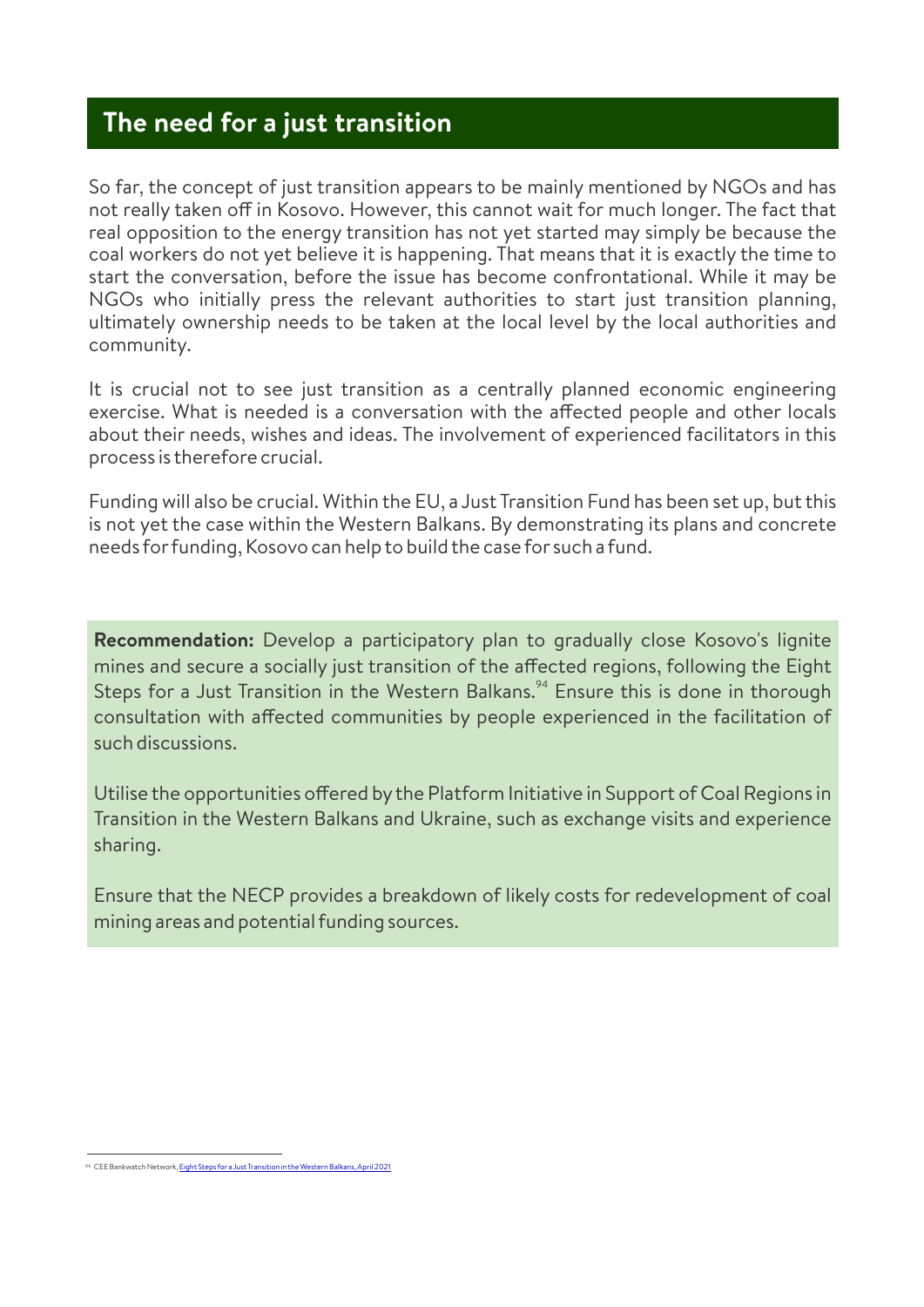#### **Decarbonisation in the power sector, including prosumers**

The renewable power sector has been gaining more attention in recent years, $\frac{95}{10}$  both for positive and negative reasons. On one hand, despite Kosovo's relative lack of water resources, it has suffered from the same controversies over small hydropower plants as its neighbours in recent years, and solar energy has grown only very slowly, reaching only 10 MW by the end of 2021.<sup>96</sup> But new wind capacity has come online recently, at the 105 MW Bajgora wind farm.<sup>97</sup> More solar plans exist as well,<sup>98</sup> and the country has a solar manufacturer capable of manufacturing 200 MW per year.<sup>9</sup>

With strong political will to increase the share of renewable energy, one of the main steps that now needs to be taken is to get the new incentives system in place via a new law on renewable energy, as well as continuing with moves to create a functioning market. Neither of these need to wait for the NECP but what the NECP does need to do is to identify the potential for renewable energy by 2030, undertake an examination of environmental and spatial limitations, and identify alternative plans in case the main scenario does not work out.

For example, Kosovo's plans to meet the 2020 targets relied heavily on small hydropower and the construction of the 250 MW Zhur hydropower plants. However, after some time it became clear that the original plans for the Zhur hydropower plants were not likely to happen.<sup>100</sup> In 2018, Kosovo updated its National Renewable Energy Action Plan to remove the Zhur plants and slightly increase its wind ambitions to 173.8 MW,<sup>101</sup> but this was too late to seriouslyinfluence the plans for2020.

Now, the Energy Regulatory Office is again examining an application to build a 250 MW hydropower plant  $-$  this time by Eurokos, for the Drini pumped storage plant.<sup>102</sup> It is not clearwhetherthis will be part of the NECP, but if it is, there will need to be a back-up plan in case it is not built.

One aspect that needs to be given specific attention is prosumers, who produce and consume electricity and feed their surplus into the grid. Any electricity customer connected to the low voltage distribution network with an installed capacity not higher than 100 kilowatts (kW) can apply to their supplierto obtain the status of a self-consumer using a net billing scheme. This had led to 56 self-consumers being connected in Kosovo as of June 2021.<sup>103</sup> Kosovo has thus achieved the highest number of self-consumers in the Western Balkans.<sup>104</sup> By the end of 2021, over 100 self-consumers had been approved by the Energy Regulatory Office.<sup>105</sup>

October2018.)

For example, see Fatos Bytyci, <u>Divided Kosovo Mountain Village Unites to Fight Hydropower Plant, Reuters, October 11, 2019; and 'Prishtina Insights coverage of the topic, last accessed April 1, 2021.<br>Energy Regulatory Aut</u>

<sup>&</sup>lt;sup>95</sup> For example, see Fatos Bytyci, <u>Divided Kos</u><br><sup>96</sup> Energy Regulatory Authority, <u>Annual Rep</u><br><sup>97</sup> Government of Kosovo, An Energy Park In<br><sup>98</sup> Igor Todorović, Solar Energy Group to Buil<br><sup>99</sup> <u>Jaha Solar website, access</u>

<sup>100</sup>

<sup>101</sup> Mott MacDonald/IPF3, <u>Regional Strategy for Sustainable Hydropower in the Western Balkans - Background Report no. 7: Inventory of Planned Hydropower Plant Projects, Final Draft 3, Western Balkans Investment Framework,</u> Nott MacDonald<br><u>Iovember 2017</u><br>Jovernment of K entional Renewable Energy Action Plan of the Republic Of Kosovo 2011-2020 - Update for 2018-2020, October 2018. (It says May 2020

<sup>102</sup> 103 104 105 Energy Regulatory Office, <u>Annual Report 2021, March 2022</u><br>Energy Community Secretariat, '<u>Secretariats WB6 Energy Transition Tracker, June 2021</u>

Energy Community Secretariat, '<u>Secretariats WB6 Energy Transition Tracker, June 2021</u><br>Energy Regulatory Office, <u>Annual Reports 2018-2021</u>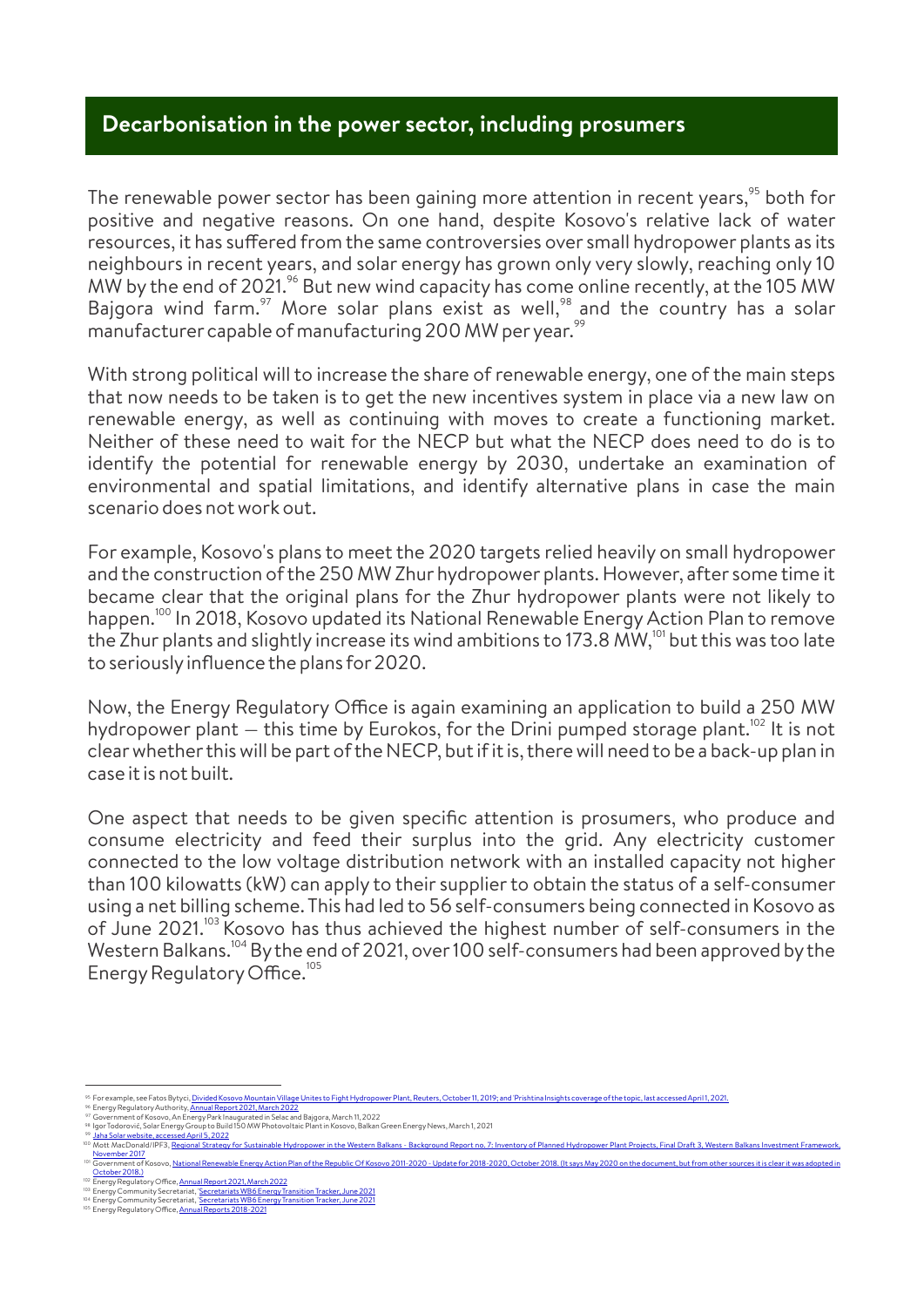USAID has estimated that Kosovar households and businesses could install 250 MW of solarfor self-consumption by 2030, either as prosumers or as producers for all or part of their own needs. These could make up nearly one third of all installed solar by then.<sup>106</sup> As well as a significant contribution to the power supply, supporting the development of prosumers is an important way of ensuring public support for energy transition, as they can directlybenefit from it.

**Recommendations:** In the power sector, concentrate mostly on solar and wind development until 2030, carefully assessing the potential for sustainably sited renewables development. The work already undertaken by The Nature Conservancy in Zadar County, Croatia, may be of use for this.<sup>107</sup> Using brownfield sites should be the highest priority.

Avoid over-reliance on specific large projects such as the Drini pumped storage plant and carefully assess their real likelihood of going ahead. Develop back-up plans in case they do not materialise.

Take further steps to support prosumers in order to maximise their potential, including via simplification of procedures and tax reductions, taking into account the recommendations from the USAID-commissioned study on the topic.<sup>108</sup>

### **Decarbonisation of the heating sector – district heating**

Decarbonisation of the heating sector goes hand in hand with energy efficiency, and we have provided recommendations above with regard to individual households. However, district heating deserves specific examination as it can represent either an opportunityfor decarbonisation, or a serious barrier. Overall, the goal should be electrification of the heating sectorwhere possible, as well as making use of geothermal sources where suitable.

Prishtina, Gjakova, Mitrovica and Zvečan have district heating systems, but these only cover about 3-5 per cent of heat demand.<sup>109</sup> In Prishtina, the heating plant was based on heavy fuel oil<sup>110</sup> until cogeneration started at unit B1 of the Kosova B power plant, while a new plant in Gjakova that runs on wood waste and vine prunings started operating in October 2021 also replacing the city's use of heavy oil. In North Mitrovica and Zvečan, the systems no longer appear to be operational."' The Gjakova plant appears to run on sustainable sources, but close monitoring will be needed to ensure that it remains within airpollution limit values and onlyuses wood waste, not primaryforest biomass.

<sup>&</sup>lt;sup>108</sup> Vladimir Spasić, - <u>Kosovo Could Add 900 MW of Solar by 2030, 250 MW for Self-Consumption USAID, Balkan Green Energy News, July 27, 2<br><sup>107</sup> Mark Lambrides and Igor Vejnovic, <u>Smarter Energy Sting Helps Achieve Climat</u></u> Vladimir Spasić, –<u>Kosovo Could Add 900 MW of Se</u>

Energy Regulatory Office, Annual Report 2021, March 2022

<sup>™</sup> Energy Community Secretariat, <u>Secretariat Welcomes New Biomass-based Cogeneration Plant in Gjakova, Kosovo, October 25, 2021</u><br>™ Western Balkans Investment Framework, <u>EU Allocates Additional Grant to Introduce District</u>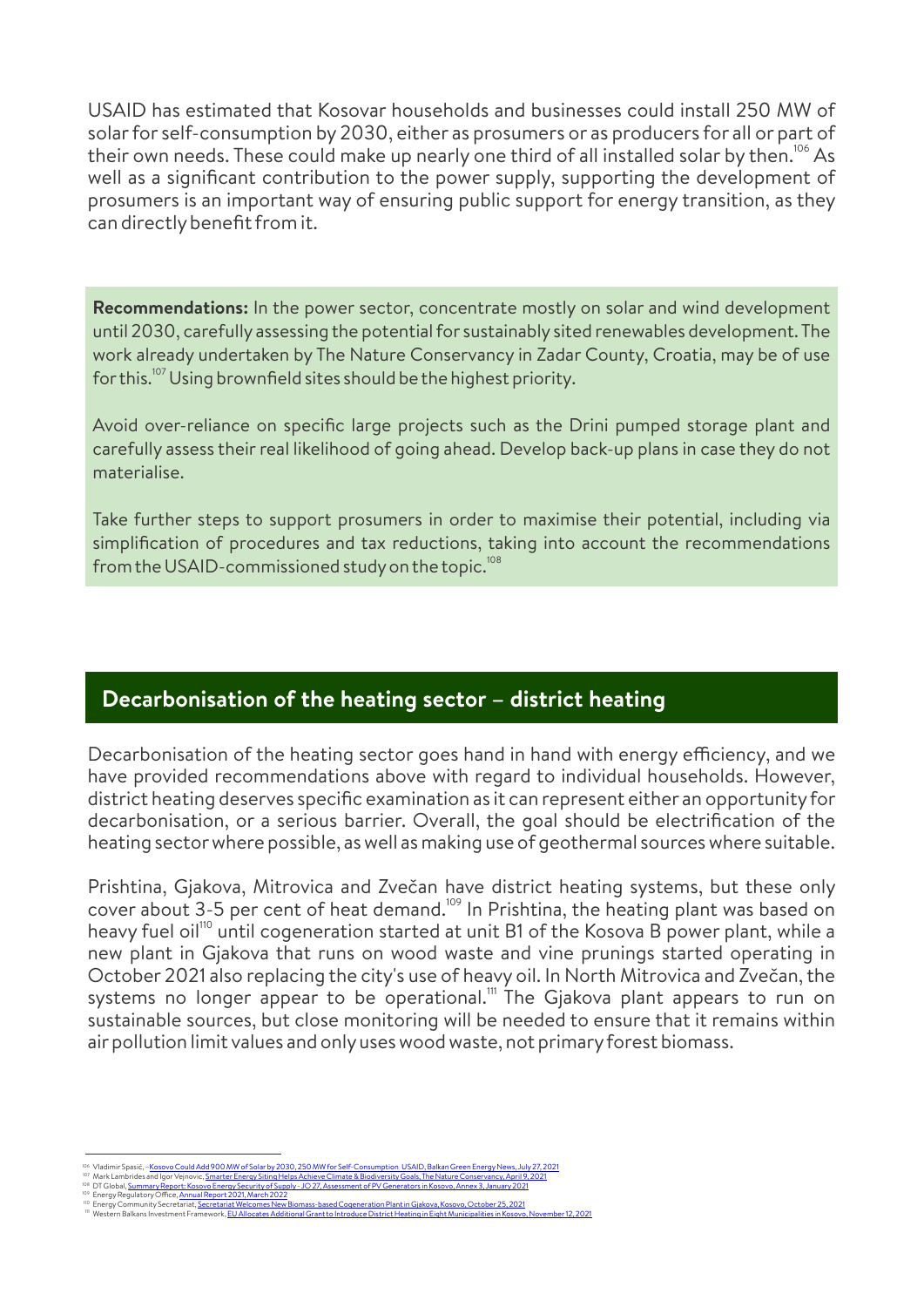However, a project funded by the Western Balkans Investment Framework is currently ongoing to assess the feasibility of new systems in Gjilan, Ferizaj, Prizren, Peja, Drenas, Obiliq and Zvečan, and an upgrade of the existing system in Mitrovica.<sup>112</sup> In most cases, it is not clearwhat energysources theywould use.

Plans are also underway to add 70 MW of solar thermal capacity to Prishtina's district heating system, funded by Germany's KfW development bank and possibly also the European Bank for Reconstruction and Development (EBRD).<sup>113</sup> The solar collectors will be used to heat water in an underground reservoir with a capacity of 410,000 cubic metres, and should be enough to heat 12,000 households.<sup>114</sup>

**Recommendations:** Prioritise the Prishtina solar thermal project to decrease reliance on Kosova B for district heating.

Further inform and consult the public regarding the options being considered for the new district heating systems in Kosovo and their costs and benefits.

Prioritise solar thermal and, where suitable, geothermal district heating. Use biomass only where sufficient wood waste is sure to be available, in order to avoid driving further deforestation, greenhouse gas emissions and air pollution, and do not plan biomass facilities using primaryforest biomass.

Under no circumstances build fossil gas heating plants or waste-to-energy plants using municipal waste as they crowd out recycling and waste prevention measures, increase air pollution, and create hazardous ash and filter residues.<sup>115</sup>

Western Balkans Investment Framework, <u>EU Allocates Additional Grant to Introduce District Heating in Eight Municipalities in Kosovo, November 12, 2021</u>

<sup>&</sup>lt;sup>112</sup> Mestern Balkans Investment Framework, <u>EU Allocates Additional Grant to Interduce District Heating in Eight Municipalities in Kossov<br><sup>113</sup> Igor Todorović, <u>Prishtinas District Heating Company to Build 70 MW Solar The</u></u>

See for example CEE Bankwatch Network, <u>New Analysis: Belgrade Incinerator Public-private Partnership a Textbook Case of Corporate Capture, December 2019.</u>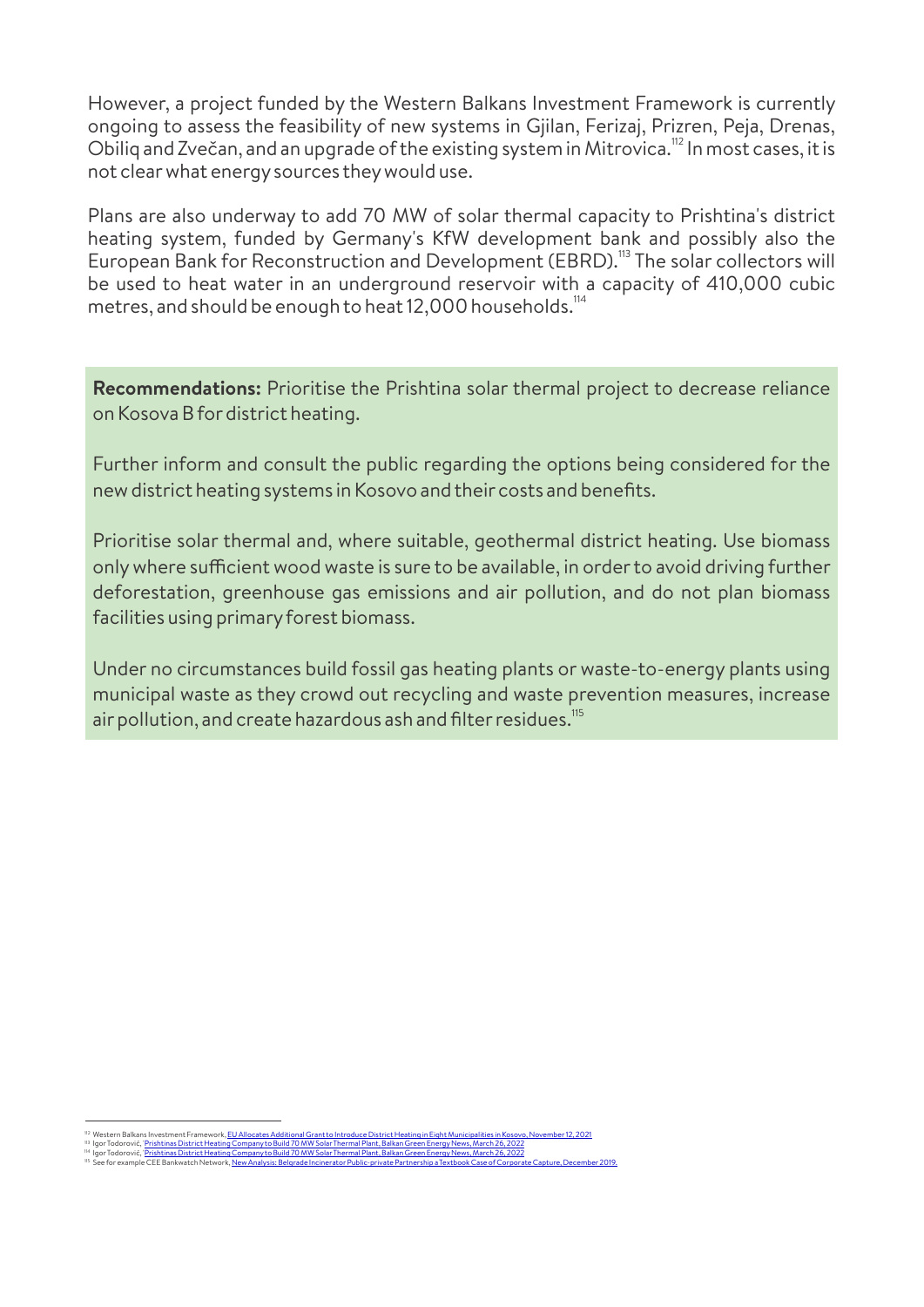### **Decarbonisation in transport**

Electrification of transport should be the main way to achieve decarbonisation, as stated above, because biofuels present so far insurmountable unsustainability problems, while hydrogen is so fartoo expensive and is almost exclusivelymade using fossil fuels.

However, this must not mean merely promoting electric cars. Current data on transport in Kosovo is scarce,<sup>116</sup> but private road transport predominates for both passenger and goods transport. This is energy-inefficient and creates unnecessary congestion and pollution. Therefore, greater attention needs to be given in Kosovo's NECP to the development of public transport — both in cities and between cities — and to non-motorised transport such as walking, cycling and e-mobility. This is one of the weak points of Albania's NECP, and Kosovo should learn from this to devote more attention to the issue.<sup>117</sup>

Urban public transport and non-motorised transport can be difficult to promote via national policies such as the NECP because of their need for appropriate local spatial planning. The NECP therefore needs to make sure that sufficient resources are allocated not only for hardware such as electric buses or trams but also for the urban renovation required to make it easier for people to walk and cycle in larger cities.

**Recommendations:** Concentrate on electrification and avoid distractions such as gas, biofuels or hydrogen. Hydrogen may become relevant later but should not be an immediate priority.

Ensure infrastructure for electric vehicles, but public funds should not subsidise the purchase of electric individual cars as this tends to benefit the well-off.

Public money should rather be invested in electrified public transport, including rail, buses and perhaps trams, and the transformation of cities for the benefit of nonmotorised transport.

<sup>116</sup> The Kosovo Office of Statistics provides some data, but it does not identify modal shares.<br>117 Energy Community Secretariat, <u>Energy Community and National Energy and Climate Plans, accessed April 5, 2022</u>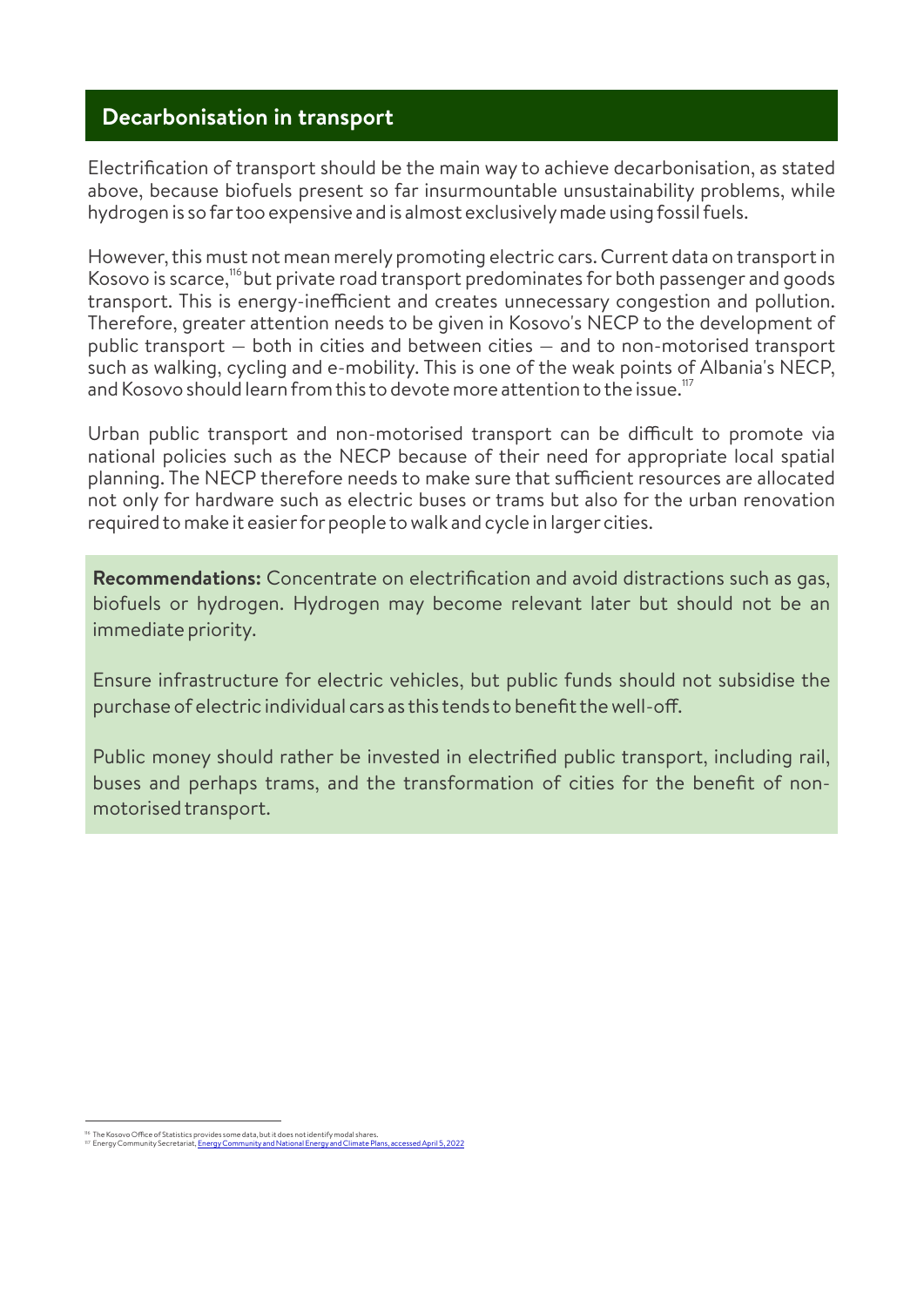### **Research, innovation and competitiveness**

It is most likely not cost-effective for Kosovo to invest millions in primary research for new technologies, but the country needs to find ways of making the energy transition work for it, using the skills its people already have and developing new ones. The opening of the Jaha solar factory is a good example of ensuring that some of the profits from the transition staywithin the country.

The transition certainly requires a high degree of digitalisation of the energy sector, offering opportunities for the development of IT in the country. New skills are needed for trained energy efficiency auditors and energy efficiency experts in national and local authorities. Construction workers need to be trained to undertake good quality building retrofits and to build highly efficient buildings. Skills training for installation of rooftop solar and heat pumps is also needed.

**Recommendation:** Ensure Kosovo's educational system and vocational training opportunities are aligned with energy transition, and include appropriate budget allocations for such training. This may be connected with just transition planning but should also go beyond it to engage entrepreneurs, youth and the diaspora.

#### **Conclusions and recommendations**

Many of the ingredients for the success of Kosovo's energy transition go far beyond the energy and transport sectors and are rather connected to societal functioning as a whole. Public participation in decision-making has not been a strong point in the Western Balkans but every household is affected by the energy sector in different ways and everyone must have the right to have their say.

Every household consumes energy and many are affected by pollution or other environmental damage from the sector. Those who will directlylose theirjobs as a result of changes in the sector are particularly hard hit, while on the other hand there are opportunities for ordinary people to produce electricity in their homes and to live more comfortably as a result of better insulation.

This means that increased public dialogue on energytransition is needed, and there must be wide consultation during the development of the NECP. This will include the Strategic Environmental Assessment process, which is a legal requirement, but should not be restricted to this channel.

Our concrete recommendations for Kosovo's NECP, laid out in the text above, are reiterated here for convenience. They focus primarily on moving Kosovo towards an EU-compatible, energy-efficient, 100 per cent renewable economy based on close market integration, flexible electricitygeneration and electrification of the transport and heating sectors.

Nevertheless, not every EU energy policy turns out for the best, as many gas-dependent countries have found to their cost during the last winter and spring due to very high prices and Russia's invasion of Ukraine. One of the challenges for Kosovo will be to understand which EUcompatible policies are really worth pursuing and which may later turn out to be counterproductive. It is here that we hope our experience, summarised in this paper, will be valuable. Kosovo's energy future lies in the EU energy market, but it must not follow every idea from EU energy policy blindly. Rather, Kosovo must find its own way to make the energy transition work forthe good of the country.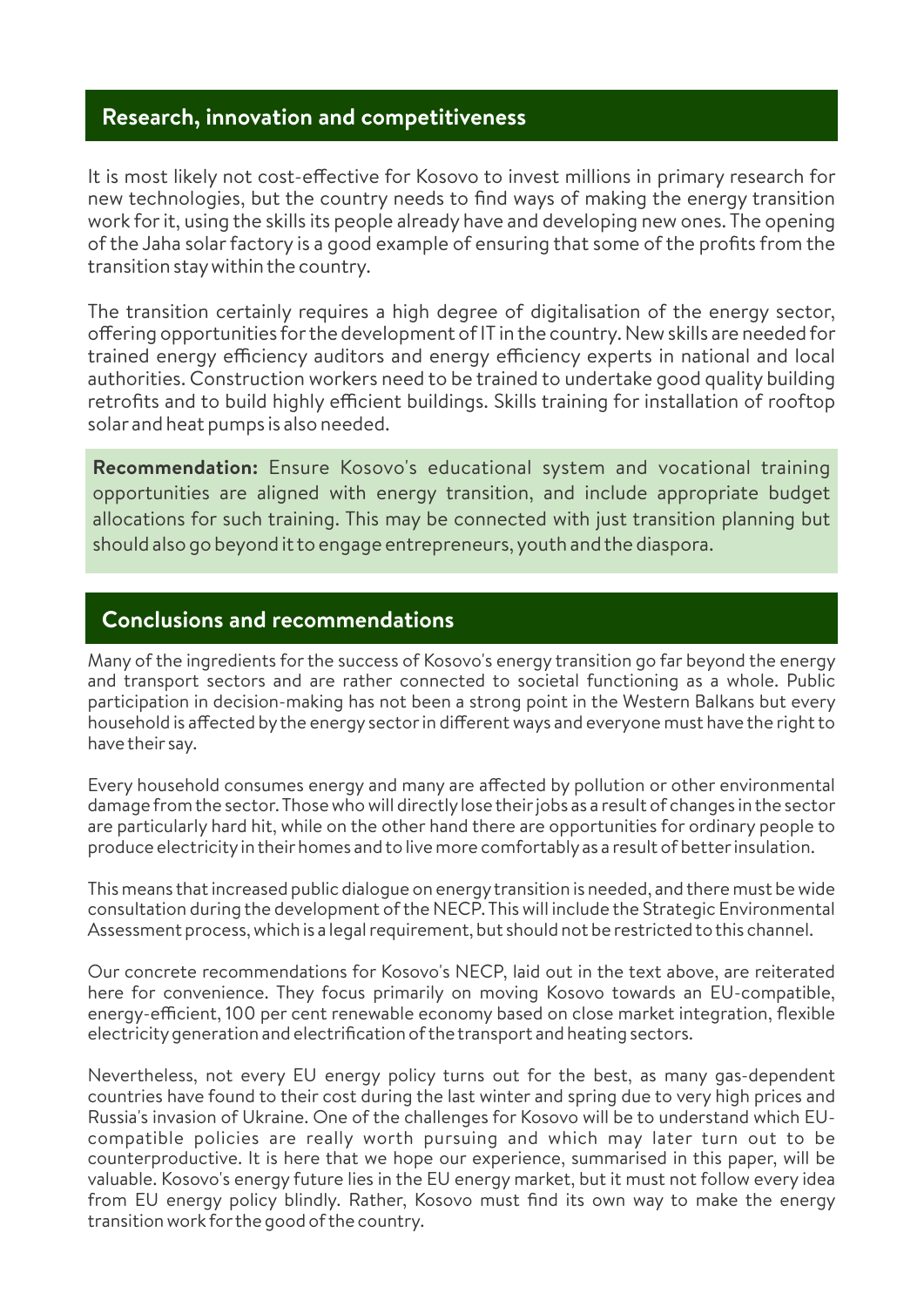### **Energy security, solidarity and trust**

Kosovo is advised to:

- **1.** Cement its decision not to move ahead with the gas pipeline from North Macedonia<sup>118</sup> in its NECP and completely avoid becoming dependent on gas. Instead, it should leapfrog to electrification based on domestic renewable energysources.
- Pursue electrification of transport as well as improvement of its public transport, to help **2.** decrease demand from individual vehicles and reduce oil dependence. Pursuing biofuels as an alternative to oil products fortransport is not recommended.
- First concentrate on developing sustainable renewable electricity and electrification of heat **3.** and transport, and only later consider the potential role of hydrogen for hard-to-decarbonise sectors, once the role of hydrogen has become clearer in the EU and once the costs of renewable hydrogen have decreased.
- Phase out the use of coal as soon as technically feasible to do so, starting with Kosova A, which **4.** must be closed as a matterof urgency.

#### **A fullyintegrated energymarket**

**5.** Kosovo and Albania have made considerable progress on developing a joint electricity market and should continue with this work as an important precondition for achieving a high share of variable renewable electricity.

#### **Energyeciencycontributing to moderation of demand**

#### **Kosovo is advised to:**

Set more ambitious targets to speed up KEDS' work on modernising the distribution **6.**network to reduce technical losses, and define a potential financing structure and sources.

<sup>118</sup> IgorTodorović<u>, Kosovo Shelves US-backed Gas Pipeline Project, Balkan Green Energy News, October 5, 2021</u>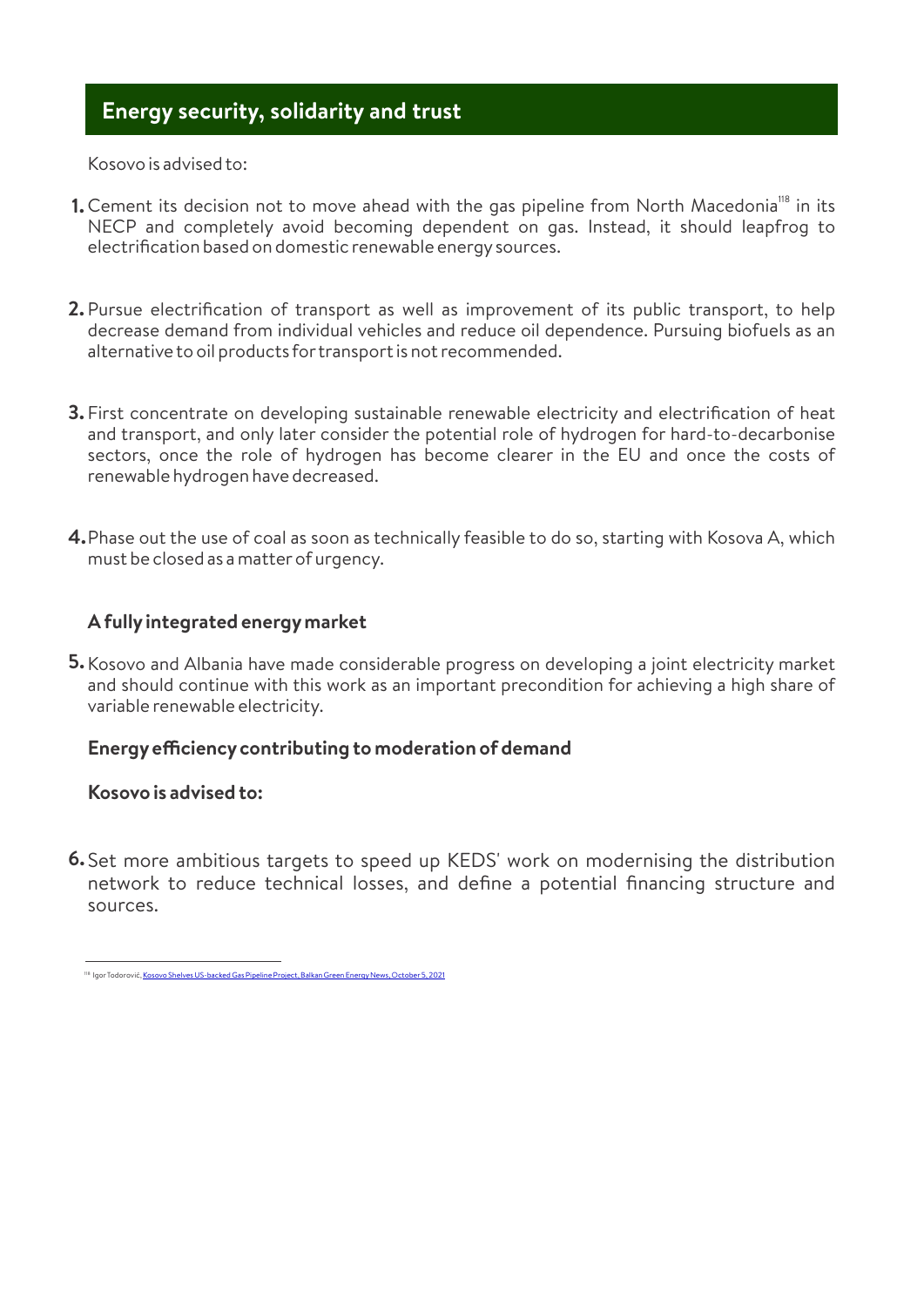- Set ambitious targets for a rapid rollout of smart meters. Montenegro's experience with **7.** its EBRD-funded smart meters project may be of use.<sup>119</sup>
- Continue with the adoption of the Building Renovation Strategyeven before the NECP is **8.** adopted.
- **9.** Identify current barriers to heat pump use in households and small businesses, and prescribe measures to overcome them in the NECP, including tax incentives.
- **10.** Ensure the Energy Efficiency Fund is sufficiently resourced to fund deep renovations and the installation of heat pumps and solar thermal in the residential sector. Grant funding needs to take into account the results and recommendations of the study commissioned for the SEEK project.<sup>12</sup>
- **11.** Carry out public education on the need to properly dry wood before use.
- **12.** Ensure municipalities are sufficiently empowered, trained and have the resources to drive forward energy efficiency measures in households.
- **13.** Draft and adopt a formal plan to address energy poverty, based on a participatory approach to defining people's needs. This should include:

Energy efficiency audits and advice for households on measures that can be taken without professional assistance (draught-proofing, LED lighting, etc.);

Going beyond income support to involve energy efficiency improvements for vulnerable households, including insulation, more efficient heating (preferably heat pumps, or potentiallywood heating where more appropriate) and the installation of solar water heating and/or solar photovoltaics to reduce costs.

<sup>&</sup>lt;sup>119</sup> EBRD, <u>EPCG Metering and Distribution Project, December 22, 2021</u><br><sup>120</sup> GFA Consulting Group & HPC International, <u>Residential Buildings Eff</u><br><sup>121</sup> More details are provided in Energy Institute Hryoie Požar and DOO

GFA Consulting Group & HPC International, <u>Residential Buildings Efficiency Retrofits Baseline Study (Final Draft), SEEK, March 2020; and GFA Consulting Group & HPC International, Market Study (Final Draft), SEEK, April 20</u>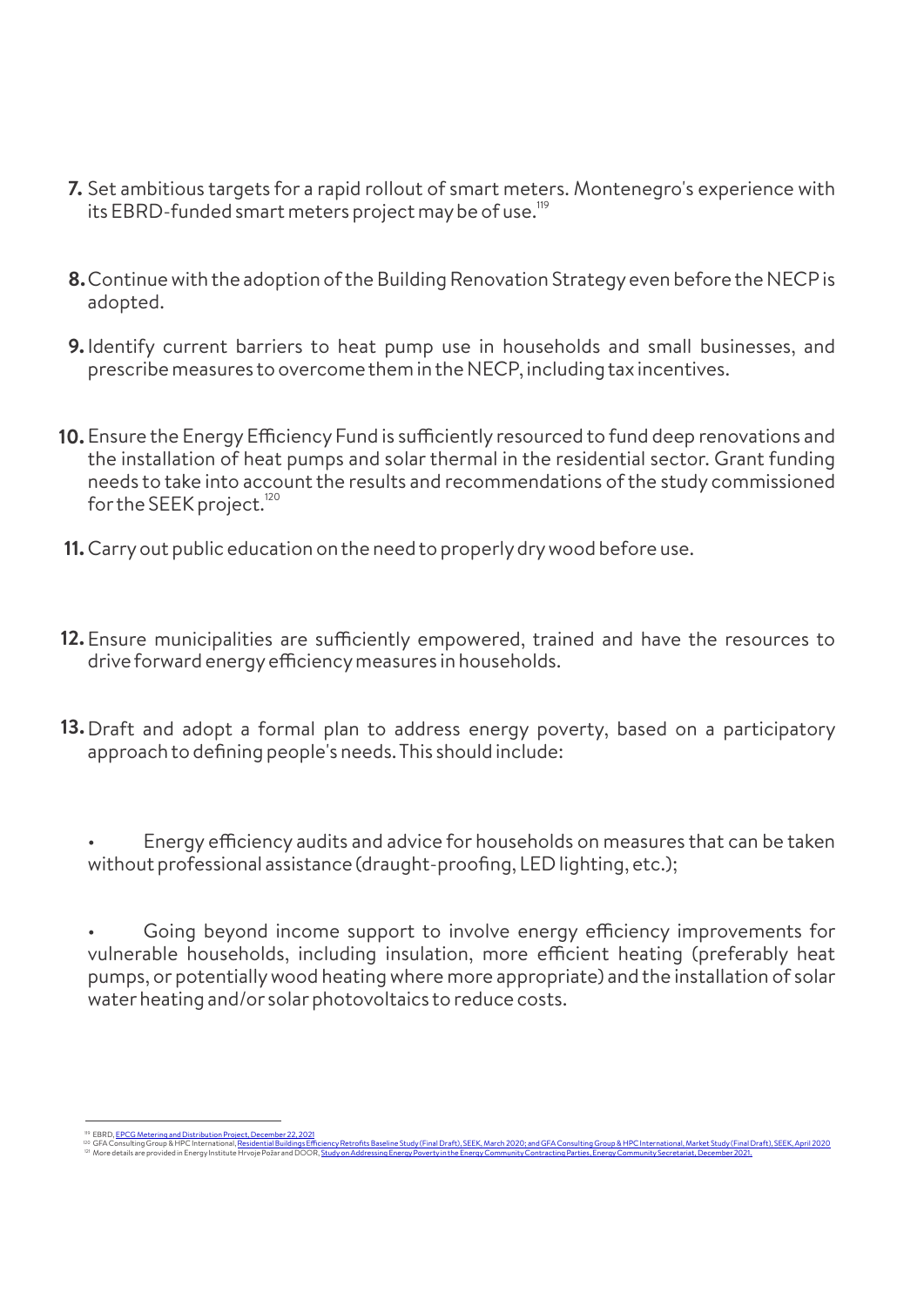### **Decarbonisation of the economy**

Kosovo is advised to:

- **14.** Calculate its greenhouse gas emissions reductions target and energy efficiency targets in a way that does not delay significant action on achieving decarbonisation until after 2030, in particular as many of the easier options for action are already available this decade.
- **15.** Set a renewable energy target for 2030 that is compatible with achieving 100 per cent renewables by 2050. This needs to be calculated in detail, but anything less than around 50 per cent means that after 2030, efforts would need to be accelerated even further to reach 100 per cent by 2050. This depends on the rate of consumption: The more energy can be saved, the easier it is to increase the renewable percentage. Conversely, if consumption increases further, reaching a higher percentage becomes correspondingly more difficult.
- **16.** In the NECP, set clear and realistic dates for the closure of Kosova A and Kosova B, or at least options for closure dates.
- **17.** Introduce carbon pricing as soon as possible and at the latest by 2025. Pricing should reach the level of the EU Emissions Trading Scheme by 2030 at the latest in order to avoid the Carbon Border Adjustment Mechanism. Use the proceeds for decarbonisation ratherthan forthe state budget in general.
- **18.** Build clear pollution control investment plans and/or reductions in operation of coal plants into the NECP to decrease their health impacts for the remainder of their lifetimes.
- **19.** Develop a participatory plan to gradually close Kosovo's lignite mines and secure a socially just transition of the affected regions, following the Eight Steps for a Just Transition in the Western Balkans.<sup>122</sup> Ensure this is done in thorough consultation with affected communities by people experienced in the facilitation of such discussions.
- **20.** Utilise the opportunities offered by the Platform Initiative in Support of Coal Regions in Transition in the Western Balkans and Ukraine, such as exchange visits and experience sharing.
- Ensure that the NECP provides a breakdown of likely costs for redevelopment of coal **21.** mining areas and potential funding sources.

<sup>&</sup>lt;sup>122</sup> CEE Bankwatch Network, **Eight Steps for a Just Transition in the Western Balkans**, April 2021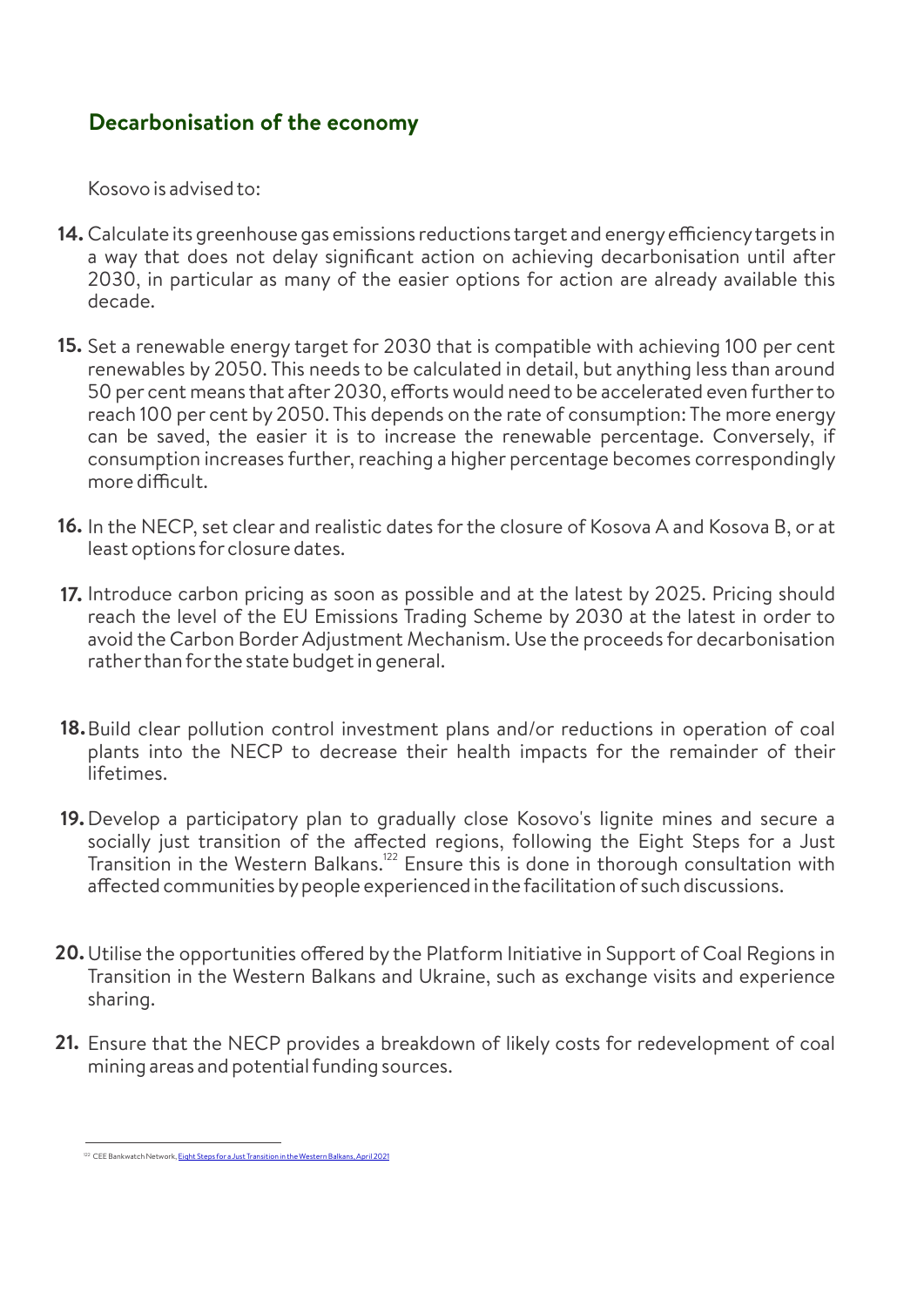- **22.** In the power sector, concentrate mostly on solar and wind development until 2030, carefully assessing the potential for sustainability sited renewables development. The work already undertaken by The Nature Conservancy in Zadar County, Croatia, may be of use for this.<sup>123</sup> Using brownfield sites should be the highest priority.
- Avoid over-reliance on specific large projects such as the Drini pumped storage plant and **23.** carefully assess their real likelihood of going ahead. Develop back-up plans in case they do not materialise.
- **24.**Take further steps to support prosumers in order to maximise their potential, including via simplification of procedures and tax reductions, taking into account the recommendations from the USAID-commissioned study on the topic. $^{124}$
- **25.** Prioritise the Prishtina solar thermal project to decrease reliance on Kosova B for district heating.
- Further inform and consult the public regarding the options being considered for the new **26.** district heating systems in Kosovo and their costs and benefits.
- Prioritise solarthermal and, where suitable, geothermal district heating. Use biomass onlywhere **27.** sufficient wood waste is sure to be available, in order to avoid driving further deforestation, greenhouse gas emissions and air pollution, and do not plan biomass facilities using primary forest biomass.
- Under no circumstances build fossil gas heating plants or waste-to-energy plants using **28.** municipal waste as they crowd out recycling and waste prevention measures, increase air pollution, and create hazardous ash and filter residues.<sup>125</sup>
- Concentrate on electrification and avoid distractions such as gas, biofuels or hydrogen. **29.** Hydrogen maybecome relevant laterbut should not be an immediate priority.
- Ensure infrastructure for electric vehicles, but do not use public funds to subsidise the purchase **30.** of electric individual cars as this tends to benefit the well-off
- Invest public money in electrified public transport, including rail, buses and perhaps trams, and **31.** the transformation of cities forthe benefit of non-motorised transport.

#### **Research, innovation and competitiveness**

Ensure Kosovo's educational system and vocational training opportunities are aligned with **32.**energy transition and include appropriate budget allocations for such training. This may be connected with just transition planning but should also go beyond it to engage entrepreneurs, youth and the diaspora

<sup>&</sup>lt;sup>123</sup> Mark Lambrides and Igor Vejnovic, <u>Smarter Energy Siting Helps Achieve Climate & Biodiversity Goals, The Nature Conservancy, April 9, 2021<br><sup>124</sup> DT Global, <u>Summary Report: Kosovo Energy Security of Supply - JO 27, A</u></u>

<sup>&</sup>lt;sup>125</sup> See for example CEE Bankwatch Network, <u>New Analysis: Belgrade Incinerator Public-private Partnership a Textbook Case of Corporate Capture, December 2019.</u>